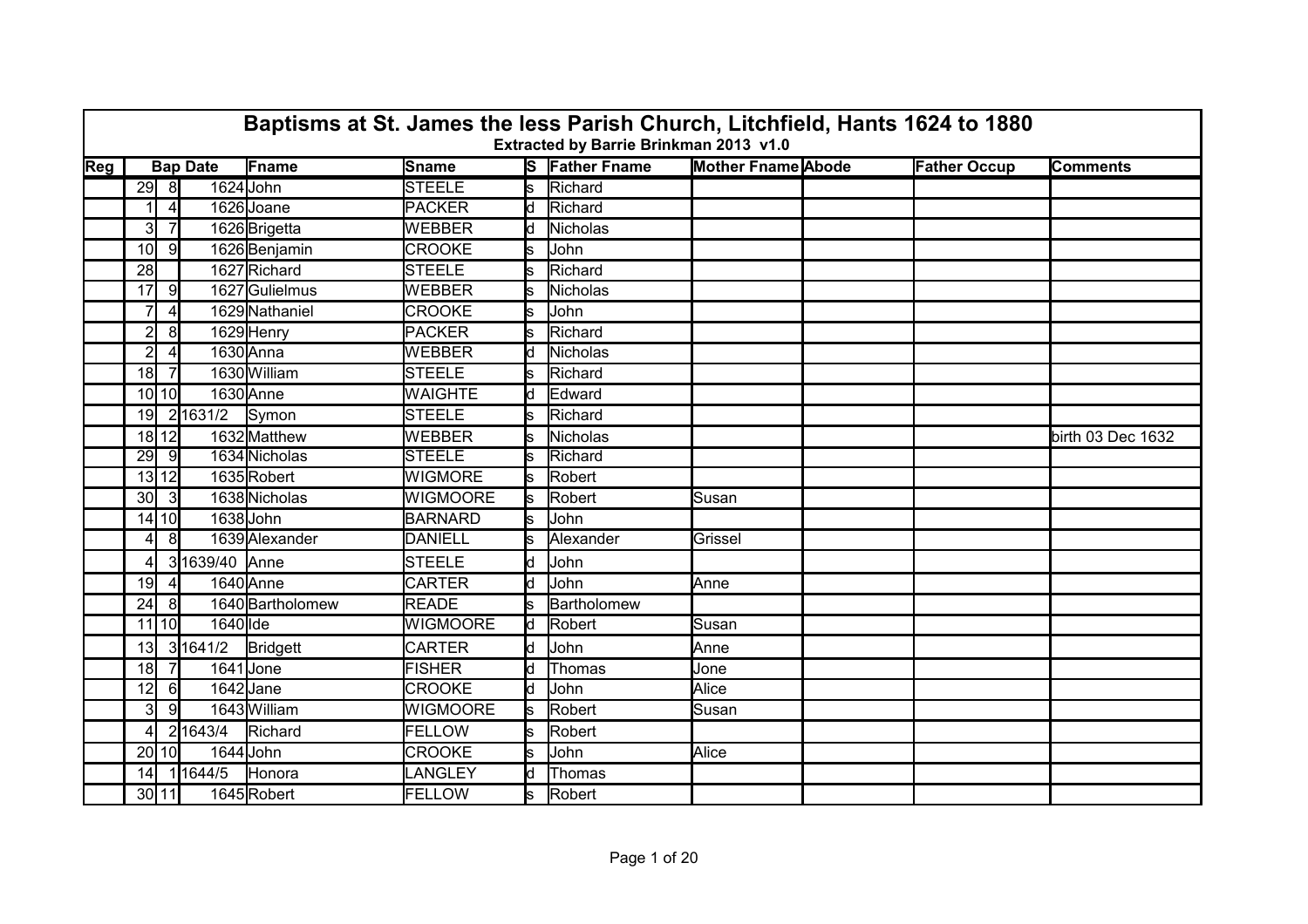|     | Baptisms at St. James the less Parish Church, Litchfield, Hants 1624 to 1880<br>Extracted by Barrie Brinkman 2013 v1.0 |                |                 |                |                   |     |                       |                           |  |                     |                 |  |
|-----|------------------------------------------------------------------------------------------------------------------------|----------------|-----------------|----------------|-------------------|-----|-----------------------|---------------------------|--|---------------------|-----------------|--|
| Reg |                                                                                                                        |                | <b>Bap Date</b> | Fname          | <b>Sname</b>      |     | <b>S</b> Father Fname | <b>Mother Fname Abode</b> |  | <b>Father Occup</b> | <b>Comments</b> |  |
|     |                                                                                                                        |                | 6 1 1645/6      | William        | <b>PACKER</b>     | ls  | William               |                           |  |                     |                 |  |
|     | 12                                                                                                                     |                |                 | 1646 Thomas    | <b>WIGMOORE</b>   | ls  | Robert                | Susan                     |  |                     |                 |  |
|     | 27                                                                                                                     | -91            |                 | 1646 Robert    | <b>CROOKE</b>     | s   | John                  |                           |  |                     |                 |  |
|     | 61                                                                                                                     |                | 31647/8         | <b>Jone</b>    | <b>PACKER</b>     | d   | William               |                           |  |                     |                 |  |
|     | 6                                                                                                                      | 7              |                 | 1649 Moses     | <b>WINCKWORTH</b> | ls. | William               |                           |  |                     |                 |  |
|     | 61                                                                                                                     | 8              |                 | 1649 William   | <b>SUTTON</b>     | ls. | William               |                           |  |                     |                 |  |
|     | 9 <sup>l</sup>                                                                                                         | -91            |                 | 1649 Hester    | <b>BUFFIN</b>     | d   | Richard               |                           |  |                     |                 |  |
|     |                                                                                                                        | 14 10          |                 | 1649 Margaret  | <b>FISHER</b>     | d   | <b>Thomas</b>         |                           |  |                     |                 |  |
|     | 51                                                                                                                     | $6 \mid$       |                 | 1650 Peter     | <b>KENT</b>       | s   | Peter                 | Joane                     |  |                     |                 |  |
|     |                                                                                                                        | 25 11          |                 | 1650 Richard   | <b>PACKER</b>     | s   | William               |                           |  |                     |                 |  |
|     | 21                                                                                                                     | $\vert$        |                 | 1651 Benjamin  | <b>CROOKE</b>     | s   | William               | Susan                     |  |                     |                 |  |
|     | 17                                                                                                                     | $6 \mid$       | 1651 Jane       |                | <b>STEELE</b>     | d   | John                  | lde                       |  |                     |                 |  |
|     | 23                                                                                                                     | $6 \mid$       |                 | 1651 Bridgett  | <b>DUGDALE</b>    | d   | Chrisopher            | <b>Bridgett</b>           |  |                     |                 |  |
|     | 17 <sup>1</sup>                                                                                                        | 9              |                 | 1651 Anne      | <b>KENT</b>       | ld. | Peter                 | Joane                     |  |                     |                 |  |
|     | 19                                                                                                                     |                | 3 1651/2        | Susanna        | <b>KENT</b>       | d   | Nathaniel             | Susan                     |  |                     |                 |  |
|     | 22                                                                                                                     |                | 21652/3         | Elizabeth      | <b>CROOK</b>      | d   | John                  |                           |  |                     |                 |  |
|     | 91                                                                                                                     | -5I            |                 | 1653Robert     | <b>KENT</b>       | s   | Peter                 |                           |  |                     |                 |  |
|     | 16 <sup>l</sup>                                                                                                        | 5 <sub>l</sub> |                 | 1653 Moses     | COX               | s   | James                 |                           |  |                     |                 |  |
|     | 22                                                                                                                     |                |                 | 1653 Elizabeth | <b>HUIS</b>       | d   | Richard               |                           |  |                     |                 |  |
|     |                                                                                                                        | 25 10          |                 | 1653 Martha    | KENT              | ld. | Nathaniel             | Susan                     |  |                     |                 |  |
|     | 13 <sup>l</sup>                                                                                                        |                | 31653/4         | Margaret       | <b>PACKER</b>     | h   | William               | Jone                      |  |                     |                 |  |
|     | 28                                                                                                                     | -3I            |                 | 1654 Nathaniel | <b>KENT</b>       | s.  | Nathaniel             | Susan                     |  |                     |                 |  |
|     | 24                                                                                                                     |                |                 | 1654 Thomas    | <b>CROOKE</b>     | s   | William               | Susan                     |  |                     |                 |  |
|     |                                                                                                                        |                |                 | 1654 Anne      | <b>FISHER</b>     | ld. | <b>Thomas</b>         | Margret                   |  |                     |                 |  |
|     | 61                                                                                                                     |                | 21654/5         | Jane           | <b>FAITHFULL</b>  | d   | William               |                           |  |                     |                 |  |
|     | 17                                                                                                                     | 7              |                 | 1655 Samuel    | KENT              | s.  | Peter                 |                           |  |                     |                 |  |
|     | $\overline{2}$                                                                                                         | 9              | 1656 John       |                | <b>PACKER</b>     | s   | William               |                           |  |                     |                 |  |
|     | 15                                                                                                                     | -9             | 1656 Mary       |                | <b>KENT</b>       | d   | Nathaniel             |                           |  |                     |                 |  |
|     |                                                                                                                        | 27 12          |                 | 1656 Mary      | <b>MOTT</b>       | d   | William               | Mary                      |  |                     |                 |  |
|     | 16                                                                                                                     |                | 21656/7         | James          | <b>MOTT</b>       | s   | James                 |                           |  |                     |                 |  |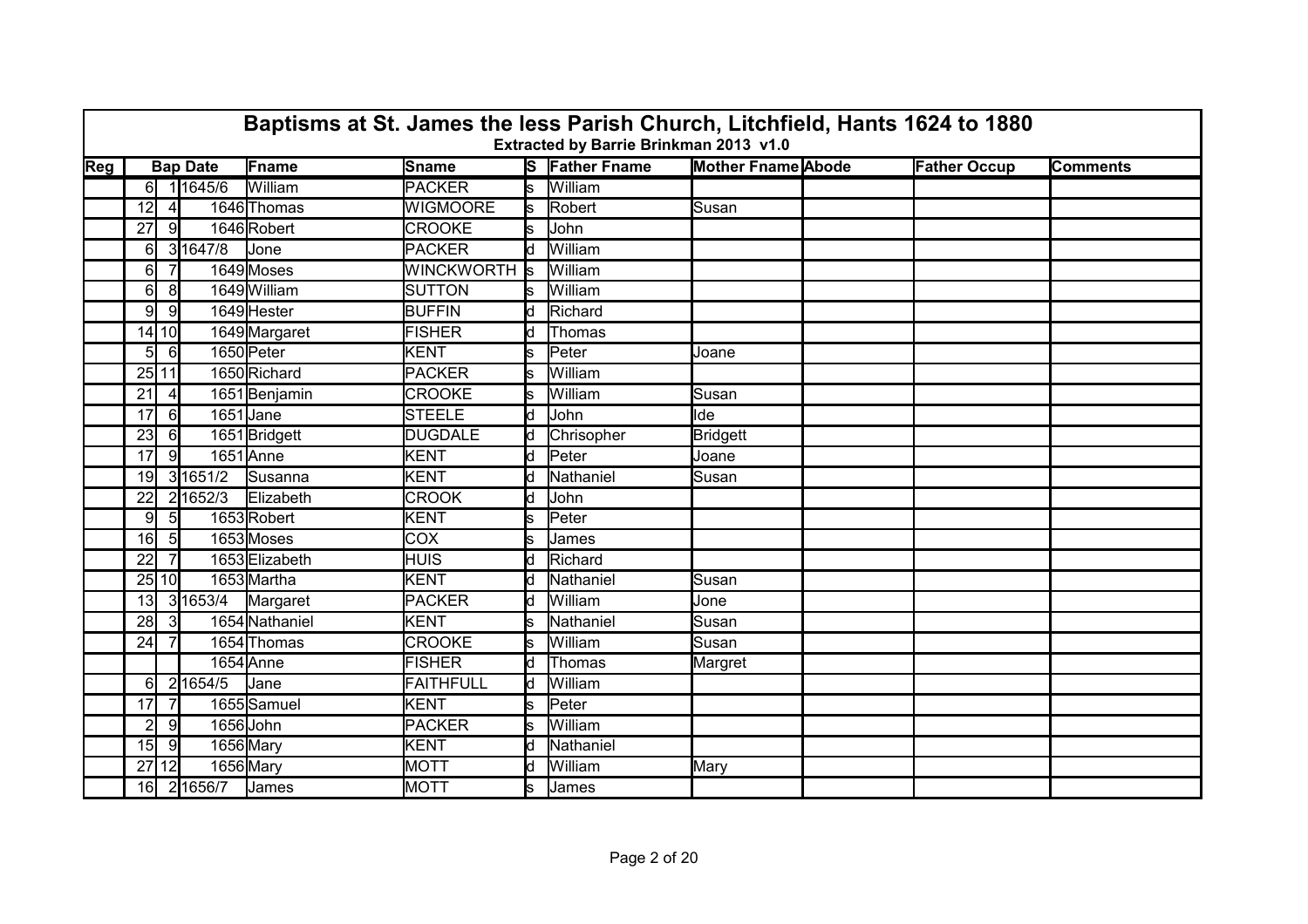|     | Baptisms at St. James the less Parish Church, Litchfield, Hants 1624 to 1880<br>Extracted by Barrie Brinkman 2013 v1.0<br><b>Mother Fname Abode</b><br><b>Bap Date</b> |                 |                 |                |                 |     |                       |           |  |                     |                 |  |
|-----|------------------------------------------------------------------------------------------------------------------------------------------------------------------------|-----------------|-----------------|----------------|-----------------|-----|-----------------------|-----------|--|---------------------|-----------------|--|
| Reg |                                                                                                                                                                        |                 |                 | Fname          | Sname           |     | <b>S</b> Father Fname |           |  | <b>Father Occup</b> | <b>Comments</b> |  |
|     |                                                                                                                                                                        |                 | 7 3 1656 7      | Edmund         | <b>STEVENS</b>  | ls. | <b>John</b>           |           |  |                     |                 |  |
|     | 21                                                                                                                                                                     |                 | 31656/7         | Mary           | <b>JAMES</b>    | ld  | Nicholas              |           |  |                     |                 |  |
|     | 19                                                                                                                                                                     | $\overline{7}$  | 1657 John       |                | <b>CROOKE</b>   | s   | William               |           |  |                     |                 |  |
|     | 17                                                                                                                                                                     | 8               |                 | 1658 Walter    | <b>STEPHENS</b> |     | John                  |           |  |                     |                 |  |
|     | $20$   12                                                                                                                                                              |                 |                 | 1658 Elizabeth | <b>JACOB</b>    | d   | William               | Elizabeth |  |                     |                 |  |
|     | $10$ 10                                                                                                                                                                |                 | 1659 Mary       |                | <b>PACKER</b>   | ld. | William               |           |  |                     |                 |  |
|     | 9                                                                                                                                                                      |                 | 11658/59 Robert |                | <b>SMITH</b>    | s   | Michael               |           |  |                     |                 |  |
|     | 23                                                                                                                                                                     | -61             | 1661John        |                | <b>JAMES</b>    |     | <b>Nicholas</b>       |           |  |                     |                 |  |
|     | 27 11                                                                                                                                                                  |                 | 1661 Jane       |                | <b>CROOKE</b>   | d   | William               |           |  |                     |                 |  |
|     | 20 <sup>1</sup>                                                                                                                                                        | -5I             |                 | 1662 Daniel    | <b>JACOB</b>    | s   | William               |           |  |                     |                 |  |
|     | 31                                                                                                                                                                     |                 | 11661/2         | Anna           | <b>PALMER</b>   | d   | Thomas                |           |  |                     |                 |  |
|     | 28                                                                                                                                                                     |                 | 21661/2         | Anne           | <b>STEPHENS</b> | d   | John                  |           |  |                     |                 |  |
|     | 41                                                                                                                                                                     | $5 \vert$       |                 | 1663 Elizabeth | <b>PALMER</b>   | d   | Thomas                |           |  |                     |                 |  |
|     | 12                                                                                                                                                                     |                 | 11663/4         | Elizabeth      | <b>STEPHENS</b> | ld. |                       |           |  |                     |                 |  |
|     | 91                                                                                                                                                                     |                 |                 | 1664 William   | <b>JAMES</b>    | s   | <b>Nicholas</b>       |           |  |                     |                 |  |
|     | 31                                                                                                                                                                     | $5\overline{)}$ |                 | 1664 Anne      | <b>SMITH</b>    | d   | John                  |           |  |                     |                 |  |
|     | 41                                                                                                                                                                     | -91             |                 | 1664 Joane     | <b>CROOKE</b>   | d   | William               |           |  |                     |                 |  |
|     | 27                                                                                                                                                                     | $5 \vert$       |                 | 1665Anne       | <b>JACOB</b>    | d   | William               |           |  |                     |                 |  |
|     | 10 11                                                                                                                                                                  |                 | 1665 Mary       |                | <b>SMITH</b>    | d   | John                  |           |  |                     |                 |  |
|     | 21                                                                                                                                                                     | -9              |                 | 1666 Anne      | <b>BOULTER</b>  | ld. | William               |           |  |                     |                 |  |
|     | 20                                                                                                                                                                     | 7               | 1667 John       |                | <b>FRENCH</b>   | s   | John                  | ltwn      |  |                     |                 |  |
|     | 20                                                                                                                                                                     |                 | 1667 Mary       |                | <b>FRENCH</b>   | d   |                       | twin      |  |                     |                 |  |
|     | 20 12                                                                                                                                                                  |                 |                 | 1667 William   | <b>STEPHENS</b> | ls. | John                  |           |  |                     |                 |  |
|     | 26                                                                                                                                                                     |                 | 11668/9         | Jane           | <b>JAMES</b>    | d   | Nicholas              |           |  |                     |                 |  |
|     | 15 <sup>1</sup>                                                                                                                                                        |                 | 31668/9         | Anne           | <b>CROOKE</b>   | d   | William               |           |  |                     |                 |  |
|     | 25                                                                                                                                                                     |                 | 3 1668/9        | Elizabeth      | <b>BOULTER</b>  | ld. | William               |           |  |                     |                 |  |
|     | 26                                                                                                                                                                     |                 | 11668/9         | Jane           | <b>JAMES</b>    | ld. | Nicholas              |           |  |                     |                 |  |
|     | 23                                                                                                                                                                     |                 | 1669 John       |                | SMITH           | s   | John                  |           |  |                     |                 |  |
|     |                                                                                                                                                                        | 8 <sup>1</sup>  |                 | 1669 Phillis   | <b>FRENCH</b>   | d   | John                  | Mary      |  |                     |                 |  |
|     | 25                                                                                                                                                                     |                 | 2 1670/1        | Anne           | <b>BRISTOW</b>  |     | d Richard             |           |  |                     |                 |  |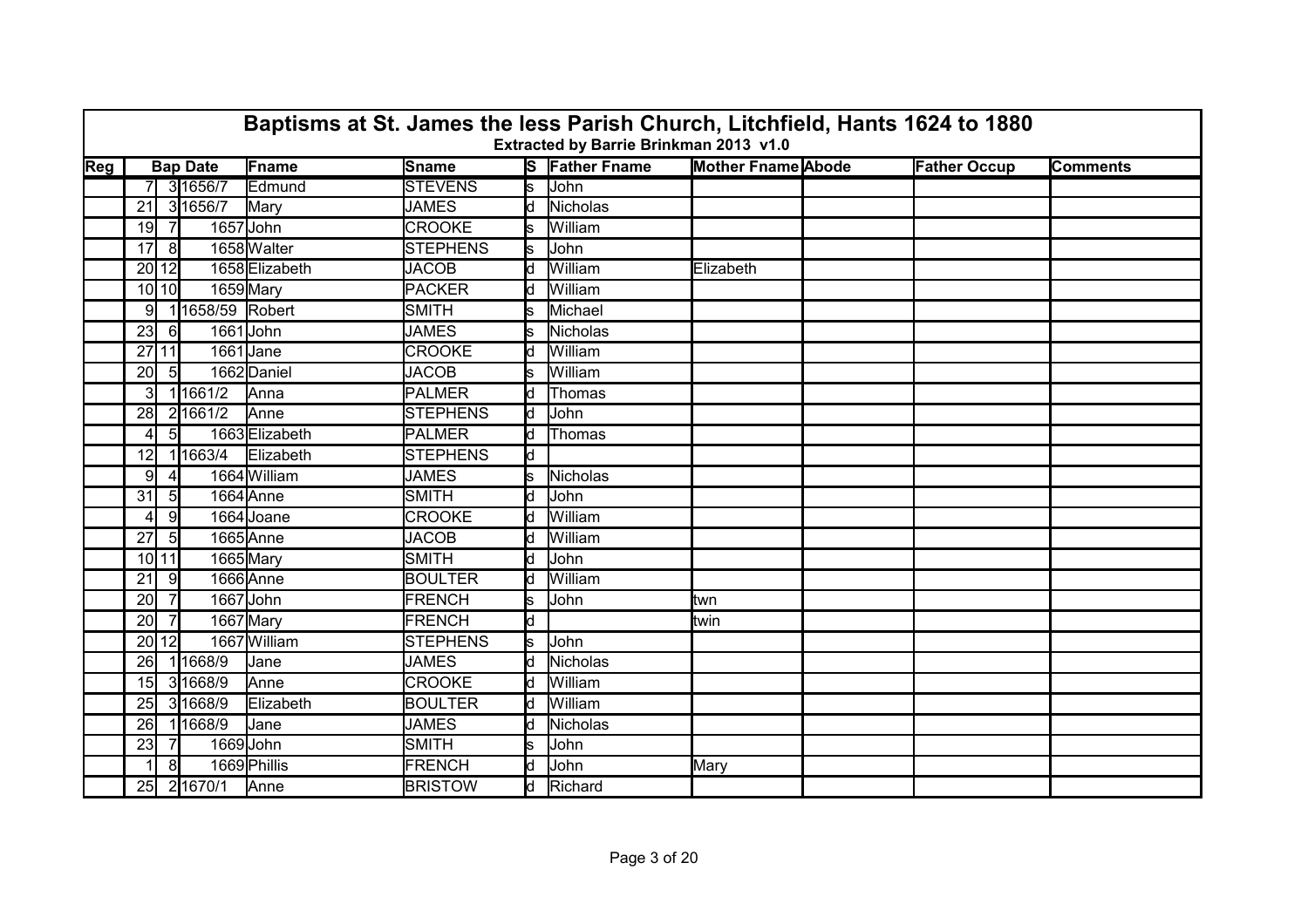|                           | Baptisms at St. James the less Parish Church, Litchfield, Hants 1624 to 1880<br>Extracted by Barrie Brinkman 2013 v1.0<br><b>Mother Fname Abode</b><br><b>Bap Date</b> |                |             |                |                 |     |                       |       |  |                     |                                                                                                              |  |  |
|---------------------------|------------------------------------------------------------------------------------------------------------------------------------------------------------------------|----------------|-------------|----------------|-----------------|-----|-----------------------|-------|--|---------------------|--------------------------------------------------------------------------------------------------------------|--|--|
| $\overline{\textsf{Reg}}$ |                                                                                                                                                                        |                |             | Fname          | Sname           |     | <b>S</b> Father Fname |       |  | <b>Father Occup</b> | <b>Comments</b>                                                                                              |  |  |
|                           |                                                                                                                                                                        |                | 24 3 1670/1 | William        | <b>FRENCH</b>   |     | s William             |       |  |                     |                                                                                                              |  |  |
|                           |                                                                                                                                                                        |                | 24 3 1670/1 | Peregrine      |                 | ls. | Michael               |       |  |                     | An exposed child left<br>in an outhouse of<br>John STEVENS on<br>the 15th March in the<br>midst of the night |  |  |
|                           |                                                                                                                                                                        | $31$ 10        |             | 1670 William   | <b>SMITH</b>    | s   | John                  |       |  |                     |                                                                                                              |  |  |
|                           | 31                                                                                                                                                                     |                | 1 1672/3    | Margaret       | <b>SMITH</b>    | ld. | John                  |       |  |                     |                                                                                                              |  |  |
|                           | 23                                                                                                                                                                     |                | 31672/3     | <b>Julian</b>  | <b>FRENCH</b>   |     | John                  |       |  |                     |                                                                                                              |  |  |
|                           | 51                                                                                                                                                                     | $\overline{4}$ |             | 1675 Anne      | <b>FRENCH</b>   | hl  | John                  |       |  |                     |                                                                                                              |  |  |
|                           |                                                                                                                                                                        | 81             |             | 1675 Richard   | <b>BRISTOW</b>  |     | Richard               |       |  |                     |                                                                                                              |  |  |
|                           |                                                                                                                                                                        | 30 10          | 1675 Jane   |                | <b>BRISTOW</b>  | ld. | Richard               | Anne  |  |                     |                                                                                                              |  |  |
|                           | 29                                                                                                                                                                     |                | 11676/7     | Francis        | <b>FRENCH</b>   | ls. | John                  |       |  |                     |                                                                                                              |  |  |
|                           |                                                                                                                                                                        | $20$   10      |             | 1677 Edmund    | <b>SMITH</b>    | s   | John                  |       |  |                     |                                                                                                              |  |  |
|                           |                                                                                                                                                                        | $25$ 10        |             | 1677 Sarah     | MILLET          |     | <b>Thomas</b>         | Sarai |  |                     |                                                                                                              |  |  |
|                           | 23                                                                                                                                                                     | $\overline{7}$ |             | 1678 James     | <b>FRENCH</b>   | S.  | John                  |       |  |                     |                                                                                                              |  |  |
|                           |                                                                                                                                                                        | 6112           | 1678 Jone   |                | <b>PACKER</b>   | d   | John                  |       |  |                     |                                                                                                              |  |  |
|                           | 11                                                                                                                                                                     |                | 21678/9     | Sarah          | <b>GOODALL</b>  | ld. | George                | Sarai |  |                     |                                                                                                              |  |  |
|                           | 61                                                                                                                                                                     | 9              |             | 1679 Susanna   | <b>BRISTOW</b>  | ld. | Richard               |       |  |                     |                                                                                                              |  |  |
|                           | 20                                                                                                                                                                     | $\overline{4}$ |             | 1680 Joseph    | <b>CROOKE</b>   | Ś   | John                  |       |  |                     |                                                                                                              |  |  |
|                           | 24                                                                                                                                                                     |                |             | 1680 Elizabeth | <b>PACKER</b>   | ld. | John                  |       |  |                     |                                                                                                              |  |  |
|                           | 13 <sub>l</sub>                                                                                                                                                        |                | 11680/1     | Mary           | <b>STEPHENS</b> | Ιd  |                       |       |  |                     |                                                                                                              |  |  |
|                           | 22                                                                                                                                                                     |                | 11680/1     | Jone           | <b>FRENCH</b>   | d   |                       |       |  |                     |                                                                                                              |  |  |
|                           | 81                                                                                                                                                                     |                | 21680/1     | George         | <b>GOODALL</b>  | s   | George                |       |  |                     |                                                                                                              |  |  |
|                           | 22                                                                                                                                                                     |                | 2 1681/2    | Anne           | <b>PARVEYER</b> | d   | Christopher           |       |  |                     |                                                                                                              |  |  |
|                           |                                                                                                                                                                        | $14$ 11        |             | 1682 William   | <b>GOODALL</b>  | ls  | George                | Sara  |  |                     |                                                                                                              |  |  |
|                           | 19                                                                                                                                                                     | $\vert$        |             | 1683Robert     | <b>BELL</b>     |     | <b>Robert</b>         |       |  |                     |                                                                                                              |  |  |
|                           | 91                                                                                                                                                                     | 9              |             | 1683 Mary      | <b>CROOKE</b>   | ld. | John                  |       |  |                     |                                                                                                              |  |  |
|                           | 15                                                                                                                                                                     | 9              | 1683 John   |                | <b>BRISTOW</b>  |     | Richard               | Anne  |  |                     |                                                                                                              |  |  |
|                           | $2 \mathsf{I}$                                                                                                                                                         |                | 2 1684/5    | John           | <b>BRISTOW</b>  | ls. | Richard               | Anne  |  |                     |                                                                                                              |  |  |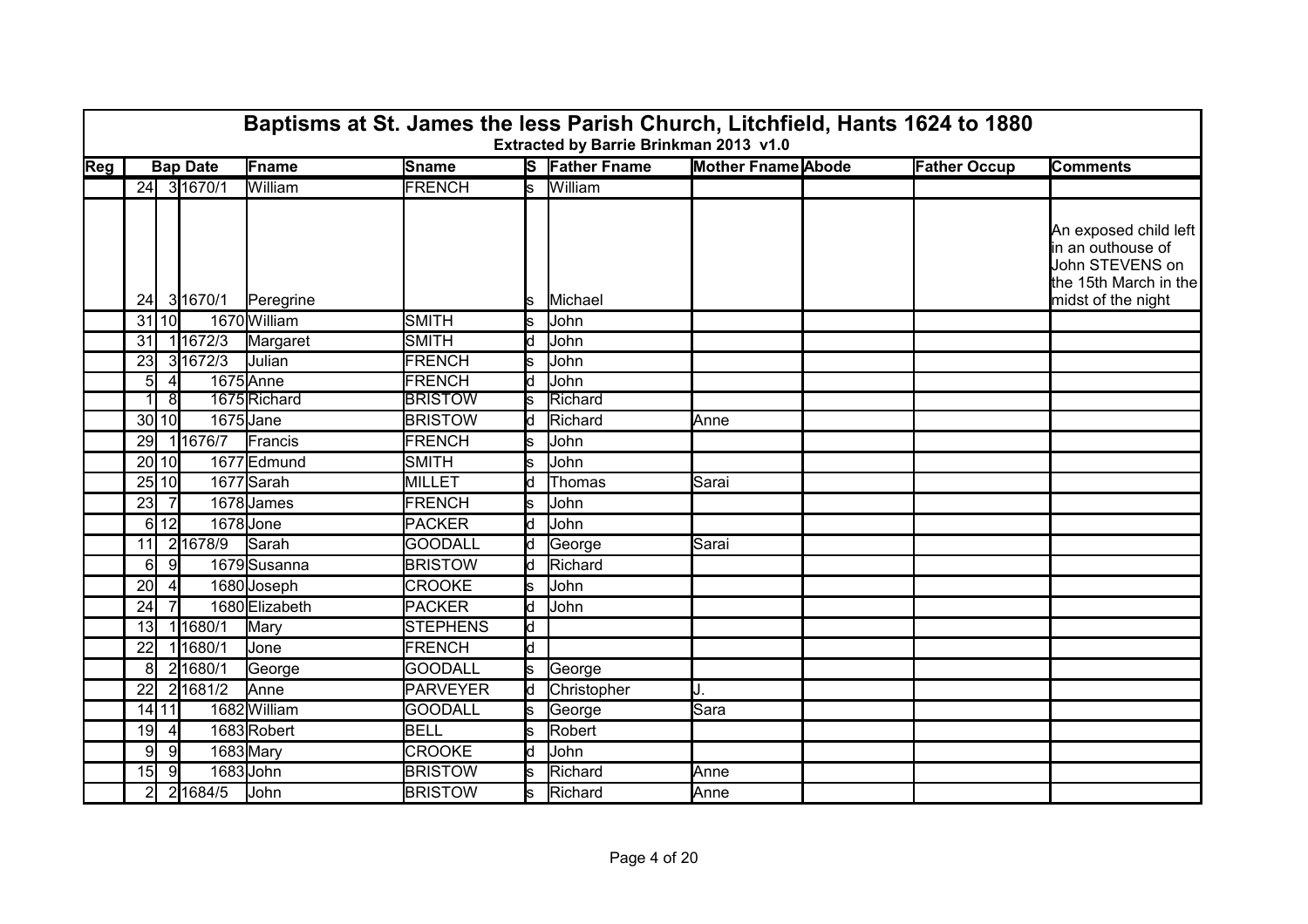|     | Baptisms at St. James the less Parish Church, Litchfield, Hants 1624 to 1880<br>Extracted by Barrie Brinkman 2013 v1.0<br><b>Bap Date</b> |              |                    |                |                 |                         |                       |                           |                     |                   |  |  |  |
|-----|-------------------------------------------------------------------------------------------------------------------------------------------|--------------|--------------------|----------------|-----------------|-------------------------|-----------------------|---------------------------|---------------------|-------------------|--|--|--|
| Reg |                                                                                                                                           |              |                    | <b>IFname</b>  | Sname           |                         | <b>S</b> Father Fname | <b>Mother Fname Abode</b> | <b>Father Occup</b> | <b>Comments</b>   |  |  |  |
|     | 30                                                                                                                                        | ୍ରା          |                    | 1687 Anne      | <b>DUNFORD</b>  | $\overline{\mathsf{d}}$ | Henry                 |                           |                     |                   |  |  |  |
|     | 19                                                                                                                                        |              | 11689/90           | John           | <b>CROOK</b>    | s                       | John                  | Jean                      |                     |                   |  |  |  |
|     | 51                                                                                                                                        |              | 21689/90           | Barbara        | <b>DUNFORD</b>  | ld                      | Henry                 |                           |                     |                   |  |  |  |
|     |                                                                                                                                           |              | 31689/90 Elizabeth |                | <b>STEVINS</b>  | ld.                     | <b>Walter</b>         |                           |                     |                   |  |  |  |
|     | 28                                                                                                                                        |              | 11691/2            | Mary           | <b>STEPHENS</b> | d                       | <b>Walter</b>         |                           |                     |                   |  |  |  |
|     |                                                                                                                                           | 15 11        |                    | 1693 Anna      | KNIGHT          | d                       | John                  | Anna                      |                     |                   |  |  |  |
|     | 8 <sup>1</sup>                                                                                                                            |              |                    | 1695George     | <b>BELL</b>     | S                       | Robert                | Margaret                  |                     | birth 01 Jul 1695 |  |  |  |
|     | 18                                                                                                                                        | 8            |                    | 1695 William   | <b>STEPHENS</b> |                         | Walter                | Elizabeth                 |                     |                   |  |  |  |
|     |                                                                                                                                           | 14 11        |                    | 1697 John      | BELL            | ls.                     | Robert                |                           |                     | birth 20 Oct 1697 |  |  |  |
|     | 16                                                                                                                                        |              |                    | 1698 George    | <b>TRIMINE</b>  | s                       | George                |                           |                     |                   |  |  |  |
|     |                                                                                                                                           | $11$ 12      |                    | 1698 John      | <b>FRENCH</b>   | s                       | John                  | Mary                      |                     |                   |  |  |  |
|     | $\overline{2}$                                                                                                                            | $\vert$      |                    | 1700 Margaret  | <b>BELL</b>     | ld.                     |                       | Margaret                  |                     |                   |  |  |  |
|     | 8                                                                                                                                         | $6 \mid$     |                    | 1700 John      | <b>TRIMMIN</b>  | Ś                       | John                  |                           |                     |                   |  |  |  |
|     |                                                                                                                                           | 5 10         |                    | 1700 William   | <b>JAMES</b>    | S                       | William               | Susanna                   |                     | birth 05 Oct 1700 |  |  |  |
|     |                                                                                                                                           | 5 10         |                    | 1700 Benjamine | <b>JAMES</b>    | s                       | William               | Susanna                   |                     | birth 05 Oct 1700 |  |  |  |
|     | 18                                                                                                                                        | 5            | 1701 Jean          |                | <b>PEAKE</b>    | ld.                     | John                  | Jean                      |                     |                   |  |  |  |
|     | 6                                                                                                                                         |              | 31701/2            | Jane           | <b>FRENCH</b>   | d                       | John                  | Mary                      |                     |                   |  |  |  |
|     | $\overline{3}$                                                                                                                            | 6I           |                    | 1702 Henry     | <b>TRIMMIN</b>  | S                       | George                | Hester                    |                     |                   |  |  |  |
|     |                                                                                                                                           |              |                    | 1702Robert     | <b>BELL</b>     | s                       | Robert                | Margaret                  |                     |                   |  |  |  |
|     | $5 \vert$                                                                                                                                 |              | 21702/3            | Mary           | <b>JAMES</b>    | ld.                     | William               | Susanna                   |                     |                   |  |  |  |
|     | 21                                                                                                                                        | <sup>5</sup> |                    | $1704$ Mary    | <b>BRAZIER</b>  | ld.                     | Richard               | Mary                      |                     |                   |  |  |  |
|     |                                                                                                                                           | 24 12        |                    | 1704 Edward    | <b>BUNDY</b>    | s                       | Edward                |                           |                     |                   |  |  |  |
|     |                                                                                                                                           | $9$ 11       |                    | 1704 James     | <b>TRIMMIN</b>  | s                       | George                | Hester                    |                     |                   |  |  |  |
|     | 19                                                                                                                                        |              | 2 1704/5           | Elizabeth      | BELL ?          | d                       |                       |                           |                     |                   |  |  |  |
|     |                                                                                                                                           | 2112         |                    | $1705$ Anne    | <b>BRAZIER</b>  | d                       |                       |                           |                     |                   |  |  |  |
|     |                                                                                                                                           |              | 21705/6            | William        | <b>JAMES</b>    | S                       | William               | Susanna                   |                     |                   |  |  |  |
|     | 8                                                                                                                                         | -91          |                    | 1706 Hester    | <b>TRIMMIN</b>  | ld                      |                       |                           |                     |                   |  |  |  |
|     |                                                                                                                                           | 5 11         |                    | 1706 Joseph    | <b>FRENCH</b>   | s                       | Joseph                |                           |                     |                   |  |  |  |
|     |                                                                                                                                           | 23 11        |                    | 1707 Richard   | <b>BRAZIER</b>  |                         | Richard               |                           |                     |                   |  |  |  |
|     | 12                                                                                                                                        | $6 \mid$     |                    | 1708 Elizabeth | <b>JAMES</b>    | d                       | William               | Elizabeth                 |                     |                   |  |  |  |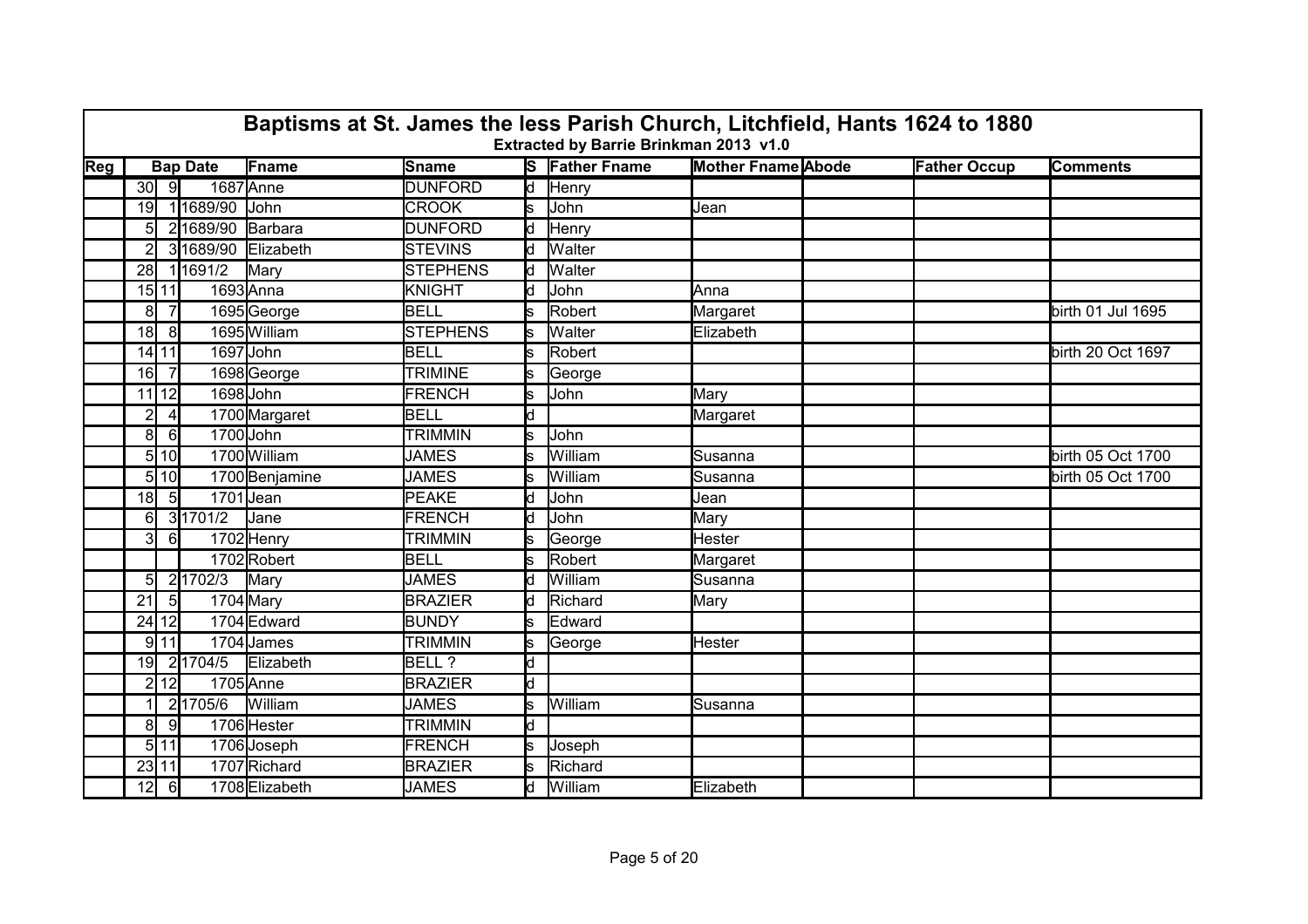|                           | Baptisms at St. James the less Parish Church, Litchfield, Hants 1624 to 1880<br>Extracted by Barrie Brinkman 2013 v1.0<br><b>Mother Fname Abode</b><br><b>Bap Date</b> |                |                 |                |                 |                         |                       |           |  |                     |                 |  |  |
|---------------------------|------------------------------------------------------------------------------------------------------------------------------------------------------------------------|----------------|-----------------|----------------|-----------------|-------------------------|-----------------------|-----------|--|---------------------|-----------------|--|--|
| $\overline{\textsf{Reg}}$ |                                                                                                                                                                        |                |                 | Fname          | Sname           |                         | <b>S</b> Father Fname |           |  | <b>Father Occup</b> | <b>Comments</b> |  |  |
|                           |                                                                                                                                                                        | $15$ 4         |                 | 1709 William   | <b>TRIMMIN</b>  | ls                      |                       |           |  |                     |                 |  |  |
|                           | 11                                                                                                                                                                     | 9              |                 | 1709 Anne      | PEACE           | $\overline{\mathsf{d}}$ |                       |           |  |                     |                 |  |  |
|                           | 13 <sup>1</sup>                                                                                                                                                        | -9             | 1709 Mary       |                | <b>SMITH</b>    | d                       |                       |           |  |                     |                 |  |  |
|                           |                                                                                                                                                                        | 16 10          |                 | 1709Elizabeth  | <b>BRAZIER</b>  | ld                      |                       |           |  |                     |                 |  |  |
|                           | 26                                                                                                                                                                     |                | 1 1711/2        | Sarah          | <b>BRAZIER</b>  | d                       |                       |           |  |                     |                 |  |  |
|                           |                                                                                                                                                                        | 25 11          |                 | 1713 Anne      | <b>JAMES</b>    | d                       |                       | Anne      |  |                     |                 |  |  |
|                           | 14                                                                                                                                                                     |                | 21713/4         | Hannah         | <b>BRAZIER</b>  | d                       |                       |           |  |                     |                 |  |  |
|                           |                                                                                                                                                                        | $31$ 10        | 1715 John       |                | <b>PIKE</b>     | s                       | John                  |           |  |                     |                 |  |  |
|                           | 27                                                                                                                                                                     | 8              | 1716Jone        |                | <b>BRAZIER</b>  | d                       |                       |           |  |                     |                 |  |  |
|                           |                                                                                                                                                                        | 2 12           | 1716 Mary       |                | <b>CROOK</b>    | d                       | Joseph                | Mary      |  |                     |                 |  |  |
|                           |                                                                                                                                                                        | 8 12           | 1716 John       |                | <b>BARNS</b>    | s                       | John                  | Sarah     |  |                     |                 |  |  |
|                           |                                                                                                                                                                        | $13$ 10        |                 | 1717 Thomas    | <b>TRIMMIN</b>  | s                       | George                | Johannah  |  |                     |                 |  |  |
|                           |                                                                                                                                                                        | 1 12           |                 | 1717 Richard   | <b>BRAZIER</b>  | s                       | Richard               |           |  |                     |                 |  |  |
|                           | 23                                                                                                                                                                     |                | 11718/9         | Elizabeth      | <b>GODDARD</b>  | ld.                     | George                | Elizabeth |  |                     |                 |  |  |
|                           | 15                                                                                                                                                                     |                | 11719/20 Sarah  |                | <b>GODDARD</b>  | ld                      | Roger                 | Katren    |  |                     |                 |  |  |
|                           | 30 <sup>l</sup>                                                                                                                                                        |                |                 | 1721George     | <b>GODDARD</b>  | s                       | George                | Elizabeth |  |                     |                 |  |  |
|                           | 29                                                                                                                                                                     |                |                 | 1722 Katren    | <b>GODDARD</b>  | ld                      | Roger                 | Katren    |  |                     |                 |  |  |
|                           | 20                                                                                                                                                                     |                | 21722/3         | Ann            | <b>PEORTER</b>  | ld                      | John                  | Elizabeth |  |                     |                 |  |  |
|                           | 25                                                                                                                                                                     | 9              | 1724 John       |                | <b>GODDARD</b>  | ls.                     | John                  | Elizabeth |  |                     |                 |  |  |
|                           | 20 <sup>l</sup>                                                                                                                                                        |                | 11724/5         | William        | <b>STEVFENS</b> |                         | William               | Elizabeth |  |                     |                 |  |  |
|                           | 17                                                                                                                                                                     |                | 11727/8         | Elizabeth      | <b>HELLIAR</b>  | bl                      | William               | lAne.     |  |                     |                 |  |  |
|                           | <b>28</b>                                                                                                                                                              |                | 11727/8         | Hannah         | <b>BOX</b>      | d.                      | Edward                | Rachel    |  |                     |                 |  |  |
|                           | 18                                                                                                                                                                     |                | 21727/8         | Johnathen      | <b>GODDARD</b>  | s                       | George                | Elizabeth |  |                     |                 |  |  |
|                           | 41                                                                                                                                                                     | 81             |                 | 1728 Elizabeth | <b>STEPHENS</b> | ld.                     | William               | Elizabeth |  |                     |                 |  |  |
|                           | 4                                                                                                                                                                      | 8 <sup>1</sup> |                 | 1728 Elizabeth | <b>WILKINS</b>  | d                       | Thomas                | Anna      |  |                     |                 |  |  |
|                           |                                                                                                                                                                        | 14 10          |                 | 1728 George    | <b>CROOK</b>    | s                       | Joseph                | Mary      |  |                     |                 |  |  |
|                           | 14                                                                                                                                                                     |                | 1729 Ann        |                | <b>TRIMMIN</b>  | ld.                     | George                | Hester    |  |                     |                 |  |  |
|                           | 6                                                                                                                                                                      |                | 11729/30 John   |                | <b>BELL</b>     | s                       | George                | Katren    |  |                     |                 |  |  |
|                           |                                                                                                                                                                        |                | 21729/30 Hannah |                | <b>GODDARD</b>  | d                       | George                | Elizabeth |  |                     |                 |  |  |
|                           | 28                                                                                                                                                                     | 8              | 1731 Mary       |                | <b>FRENCH</b>   | d                       |                       |           |  |                     |                 |  |  |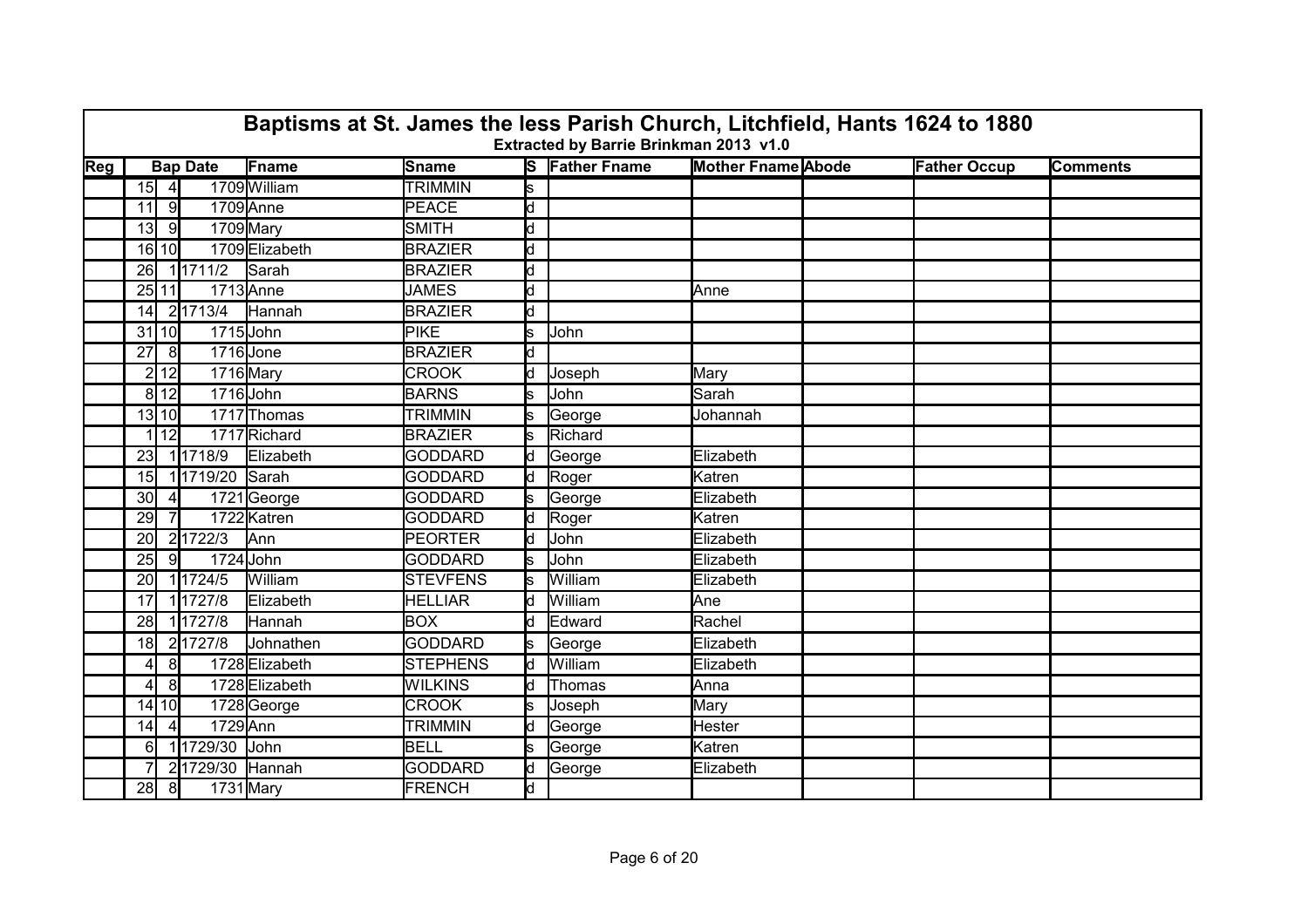|                         | Baptisms at St. James the less Parish Church, Litchfield, Hants 1624 to 1880<br>Extracted by Barrie Brinkman 2013 v1.0 |                |                 |                   |                 |     |                       |                           |                     |                 |  |  |  |
|-------------------------|------------------------------------------------------------------------------------------------------------------------|----------------|-----------------|-------------------|-----------------|-----|-----------------------|---------------------------|---------------------|-----------------|--|--|--|
| $\overline{\text{Reg}}$ |                                                                                                                        |                | <b>Bap Date</b> | Fname             | <b>Sname</b>    |     | <b>S</b> Father Fname | <b>Mother Fname Abode</b> | <b>Father Occup</b> | <b>Comments</b> |  |  |  |
|                         |                                                                                                                        | $10$ 9         | 1732 Ann        |                   | <b>WILKNES</b>  |     | d Thomas              | Asena                     |                     |                 |  |  |  |
|                         | 24                                                                                                                     | $6 \mid$       | 1733 Mary       |                   | <b>BOX</b>      | d   | Edward                | Ratchel                   |                     |                 |  |  |  |
|                         | 14                                                                                                                     | $\vert$        |                 | 1734 Edward       | <b>STEVFENS</b> | ls. | William               | Elizabeth                 |                     |                 |  |  |  |
|                         |                                                                                                                        | -91            |                 | 1734 Hannah       | <b>GODDARD</b>  | ld. | George                | Elizabeth                 |                     |                 |  |  |  |
|                         |                                                                                                                        | 29 10          |                 | 1734 Elizabeth    | <b>BELL</b>     | d   | George                | Katren                    |                     |                 |  |  |  |
|                         |                                                                                                                        | 19 10          | 1735 Jean       |                   | <b>BOX</b>      | ld. | Edward                | Ratchel                   |                     |                 |  |  |  |
|                         | 21                                                                                                                     |                | 31735/6         | John              | VINCENT         |     | Joseph                | Elizabeth                 |                     |                 |  |  |  |
|                         | 25                                                                                                                     | $\vert$        |                 | 1736 Hanah        | <b>WILKNES</b>  | ld. | Thomas                | Asnea                     |                     |                 |  |  |  |
|                         |                                                                                                                        | 4 12           |                 | 1737 Joseph       | <b>VINCENT</b>  |     | Joseph                | Elizabeth                 |                     |                 |  |  |  |
|                         |                                                                                                                        | 24 12          |                 | 1738 John Smith   | TEEO            | ls. | John                  | Mary                      |                     |                 |  |  |  |
|                         |                                                                                                                        |                | 11738/9         | Elizabeth         | <b>BAND</b>     | d   |                       | Elizabeth                 |                     |                 |  |  |  |
|                         | 18                                                                                                                     |                | 21738/9         | Mary              | <b>WILKNES</b>  | ld. | William               | Mary                      |                     |                 |  |  |  |
|                         | 31                                                                                                                     |                | 21739/40 Antony |                   | LEDGER          | s   | John                  | lSara                     |                     |                 |  |  |  |
|                         |                                                                                                                        | $12$ $10$      |                 | 1740 Joseph Smith | <b>TEEO</b>     | Ś   | John                  | Mary                      |                     |                 |  |  |  |
|                         | 31                                                                                                                     |                | 1 1741/2        | Matthew           | <b>BARNET</b>   | s   | Joseph                | Matthew?                  |                     |                 |  |  |  |
|                         | $6 \mid$                                                                                                               | <b>6</b>       | 1742 Erel       |                   | <b>VINCENT</b>  |     | Joseph                | Elizabeth                 |                     |                 |  |  |  |
|                         |                                                                                                                        | 10110          |                 | 1742 Peter        | FOSBERY         | s   | John                  | Sarah                     |                     |                 |  |  |  |
|                         |                                                                                                                        | 14 11          | 1742 Mary       |                   | <b>WEDGE</b>    | d   | Edward                | Katherine                 |                     |                 |  |  |  |
|                         |                                                                                                                        | 21 11          |                 | 1742 Elizabeth    | <b>WILKNES</b>  | ld. | William               | Mary                      |                     |                 |  |  |  |
|                         |                                                                                                                        | $14$ 12        | 1742 Asna       |                   | <b>WILKNES</b>  |     | Thomas                |                           |                     |                 |  |  |  |
|                         |                                                                                                                        | 26 12          | $1742$ Ales     |                   | <b>TAILER</b>   |     | William               | Elizabeth                 |                     |                 |  |  |  |
|                         | 10 <sup>1</sup>                                                                                                        | $\overline{7}$ | 1743 Noa        |                   | <b>BENDALL</b>  | S.  | <b>Thomas</b>         | lAnn                      |                     |                 |  |  |  |
|                         | 9                                                                                                                      | 9              |                 | 1744 Sarah        | <b>FRENCH</b>   | ld. | Joseph                | Sarah                     |                     |                 |  |  |  |
|                         | 31                                                                                                                     | 3              | 1745Levi        |                   | <b>BARNET</b>   |     | Joseph                | Matthew?                  |                     |                 |  |  |  |
|                         | 28                                                                                                                     | $\overline{4}$ | $1745$ Ann      |                   | <b>PAICES</b>   |     | Thomas                | Elizabeth                 |                     |                 |  |  |  |
|                         | 30 <sup>l</sup>                                                                                                        | 6              |                 | 1745 Sarah        | <b>MARTIN</b>   | d   | Charles               | Ann                       |                     |                 |  |  |  |
|                         | 11                                                                                                                     | 8              |                 | 1745 Elizabeth    | <b>BENDALL</b>  | ld. | Thomas                | Katren                    |                     |                 |  |  |  |
|                         |                                                                                                                        | 27 10          | 1745 John       |                   | <b>STUFENS</b>  | s   | William               | Elizabeth                 |                     |                 |  |  |  |
|                         | 16 <sup>1</sup>                                                                                                        |                | 21745/6         | Mary              | <b>HUSK</b>     |     | William               | Mary                      |                     |                 |  |  |  |
|                         | 20 <sub>l</sub>                                                                                                        | $\overline{4}$ |                 | 1746 Katren       | <b>WEDG</b>     | d   | Edward                | Katren                    |                     |                 |  |  |  |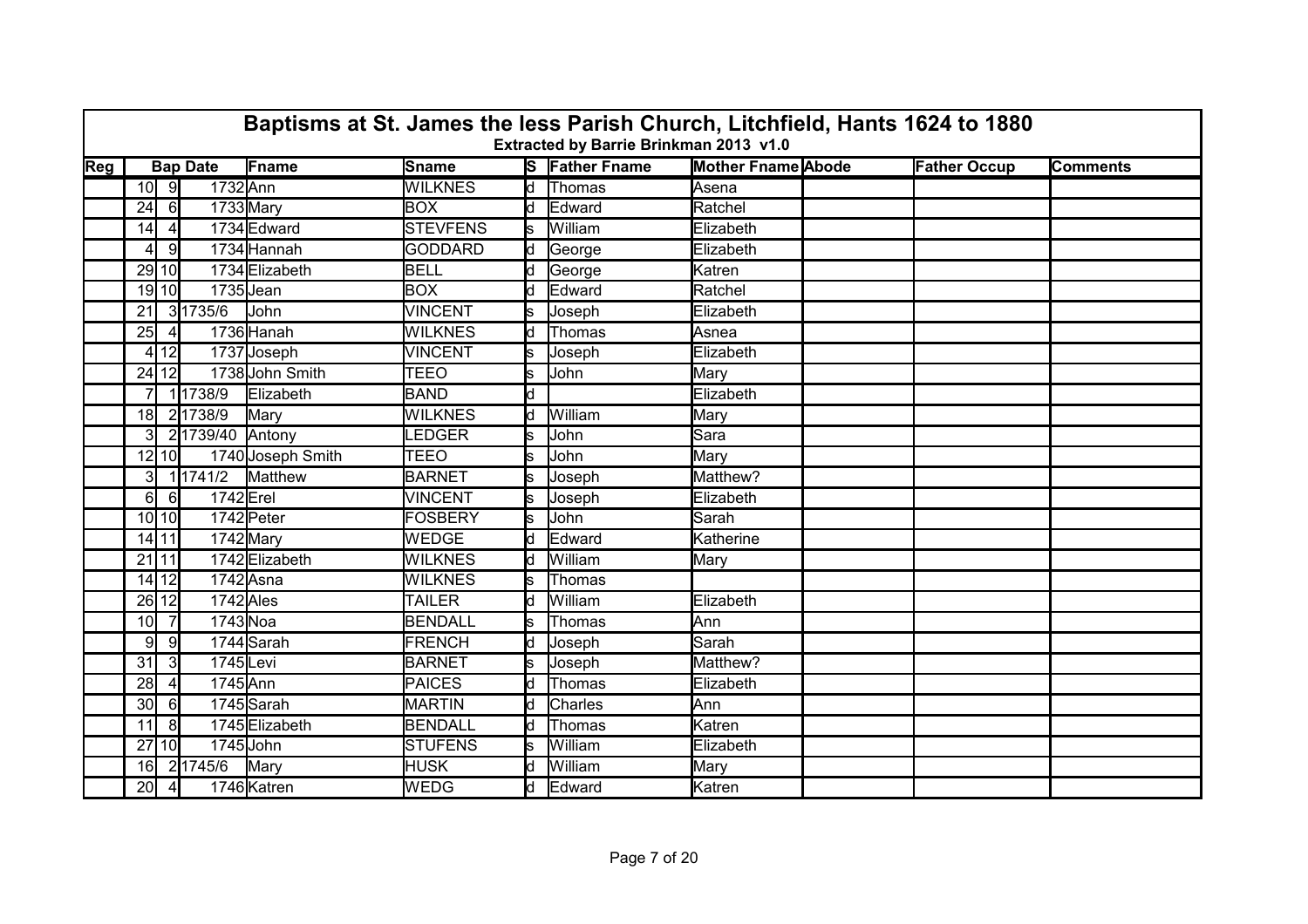|                           | Baptisms at St. James the less Parish Church, Litchfield, Hants 1624 to 1880<br>Extracted by Barrie Brinkman 2013 v1.0 |                |                 |                |                 |     |                       |                           |  |                     |                   |  |  |
|---------------------------|------------------------------------------------------------------------------------------------------------------------|----------------|-----------------|----------------|-----------------|-----|-----------------------|---------------------------|--|---------------------|-------------------|--|--|
| $\overline{\textsf{Reg}}$ |                                                                                                                        |                | <b>Bap Date</b> | Fname          | <b>Sname</b>    |     | <b>S</b> Father Fname | <b>Mother Fname Abode</b> |  | <b>Father Occup</b> | <b>Comments</b>   |  |  |
|                           |                                                                                                                        |                | 18 2 1746/7     | Johnathen      | <b>GODDARD</b>  | ls. | George                | Elizabeth                 |  |                     |                   |  |  |
|                           | 22                                                                                                                     | 5 <sub>l</sub> |                 | 1748 David     | <b>MULFI</b>    | ls. | <b>John</b>           | Hana                      |  |                     |                   |  |  |
|                           | 12                                                                                                                     | $6 \mid$       |                 | 1748 Isaac     | <b>BARNET</b>   |     | Benjiman              | Sarah                     |  |                     |                   |  |  |
|                           | 18 <sup>l</sup>                                                                                                        | -91            |                 | 1748 Matthew   | <b>BENDAL</b>   |     | Thomas                | Katren                    |  |                     |                   |  |  |
|                           | 19                                                                                                                     |                | 2 1748/9        | Sara           | <b>GODDARD</b>  | d   | George                | Elizabeth                 |  |                     |                   |  |  |
|                           | 6                                                                                                                      | -9I            |                 | 1749 Robert    | <b>VINCENT</b>  | S.  | Joseph                | Amey                      |  |                     |                   |  |  |
|                           | 28 11                                                                                                                  |                |                 | 1749 Hannah    | <b>GODDARD</b>  | ld. | John                  | Sarah                     |  |                     |                   |  |  |
|                           | 25                                                                                                                     | - 61           |                 | 1750 Sarah     | <b>BARNETT</b>  | ld. | Benjamin              | Sarah                     |  |                     |                   |  |  |
|                           | 31110                                                                                                                  |                |                 | 1750 Elizabeth | <b>VINCENT</b>  | ld. | Joseph                | Amey                      |  |                     |                   |  |  |
|                           | 25 12                                                                                                                  |                |                 | 1750 George    | <b>GODDARD</b>  | ls. | George                | Elizabeth                 |  |                     |                   |  |  |
|                           | 19                                                                                                                     | $\overline{2}$ |                 | 1751 Sarah     | <b>VINCENT</b>  | ld. | Joseph                | Amey                      |  |                     |                   |  |  |
|                           | 10 <sup>l</sup>                                                                                                        | 5              |                 | 1751Robert     | <b>FISHER</b>   | s   | Joseph                | Elizabeth                 |  |                     |                   |  |  |
|                           | 23                                                                                                                     | 8 <sup>1</sup> | 1752 John       |                | <b>FISHER</b>   |     | John                  | Olef                      |  |                     |                   |  |  |
|                           | 12 <sup>1</sup>                                                                                                        | $\overline{2}$ |                 | 1753 Joseph    | VINCENT         | S.  | Joseph                | Amey                      |  |                     |                   |  |  |
|                           | 18 <sup>1</sup>                                                                                                        | $\overline{2}$ |                 | 1753 William   | FRENCH          | ls. | William               | Mary                      |  |                     |                   |  |  |
|                           | 30 <sup>l</sup>                                                                                                        | -9             |                 | 1753 Sarah     | <b>LIFIN</b>    | d   |                       | Sroper                    |  |                     |                   |  |  |
|                           |                                                                                                                        | 9              | 1754 Jan        |                | <b>HEVEN</b>    | ld. | William               | Jan                       |  |                     |                   |  |  |
|                           | 8 <sup>1</sup>                                                                                                         | 3              | 1755 Ann        |                | <b>BOOL</b>     | d   | Richard               | Mary                      |  |                     |                   |  |  |
|                           | 13 <sub>l</sub>                                                                                                        | $\vert$        |                 | 1755 Elizabeth | <b>FISHER</b>   | ld. | <b>John</b>           | Olif                      |  |                     |                   |  |  |
|                           | 13                                                                                                                     | 5              |                 | 1755 Sarah     | <b>HOPPER</b>   | d   | William               | Sarah                     |  |                     |                   |  |  |
|                           | 29                                                                                                                     | 81             |                 | 1755 William   | <b>VINCENT</b>  | s   | Joseph                | Amey                      |  |                     |                   |  |  |
|                           |                                                                                                                        | 5110           | 1755John        |                |                 | ls. |                       |                           |  |                     | son of a traveler |  |  |
|                           | 20                                                                                                                     | $\vert$ 3      | $1757$ Sara     |                | <b>TOLL</b>     | d   | John                  | Hana                      |  |                     |                   |  |  |
|                           | $\overline{4}$                                                                                                         | $\overline{4}$ | 1757 Ann        |                | <b>HOPER</b>    | ld. | William               | Sarah                     |  |                     |                   |  |  |
|                           | 27 11                                                                                                                  |                | 1757 Bete       |                | <b>BOOL</b>     | ld. | Richard               | Sarh                      |  |                     | elizabeth deleted |  |  |
|                           | $25$   12                                                                                                              |                |                 | 1757Jemima     | <b>BRADLEY</b>  | ld. | <b>Thomas</b>         | Mary                      |  |                     |                   |  |  |
|                           | 25 12                                                                                                                  |                |                 | 1757 Thomas    | <b>FILLMORE</b> | ls. | Thomas                | Amey                      |  |                     |                   |  |  |
|                           |                                                                                                                        | $\overline{2}$ |                 | 1760 William   | <b>HOPER</b>    |     | William               | Sarah                     |  |                     |                   |  |  |
|                           | 11                                                                                                                     | $5 \vert$      | 1760 John       |                | <b>FILLMORE</b> |     | Thomas                | Amey                      |  |                     |                   |  |  |
|                           | 30 <sup>l</sup>                                                                                                        | 8              | 1761 Mary       |                | <b>WEEB</b>     | d   | Thomas                | Martha                    |  |                     |                   |  |  |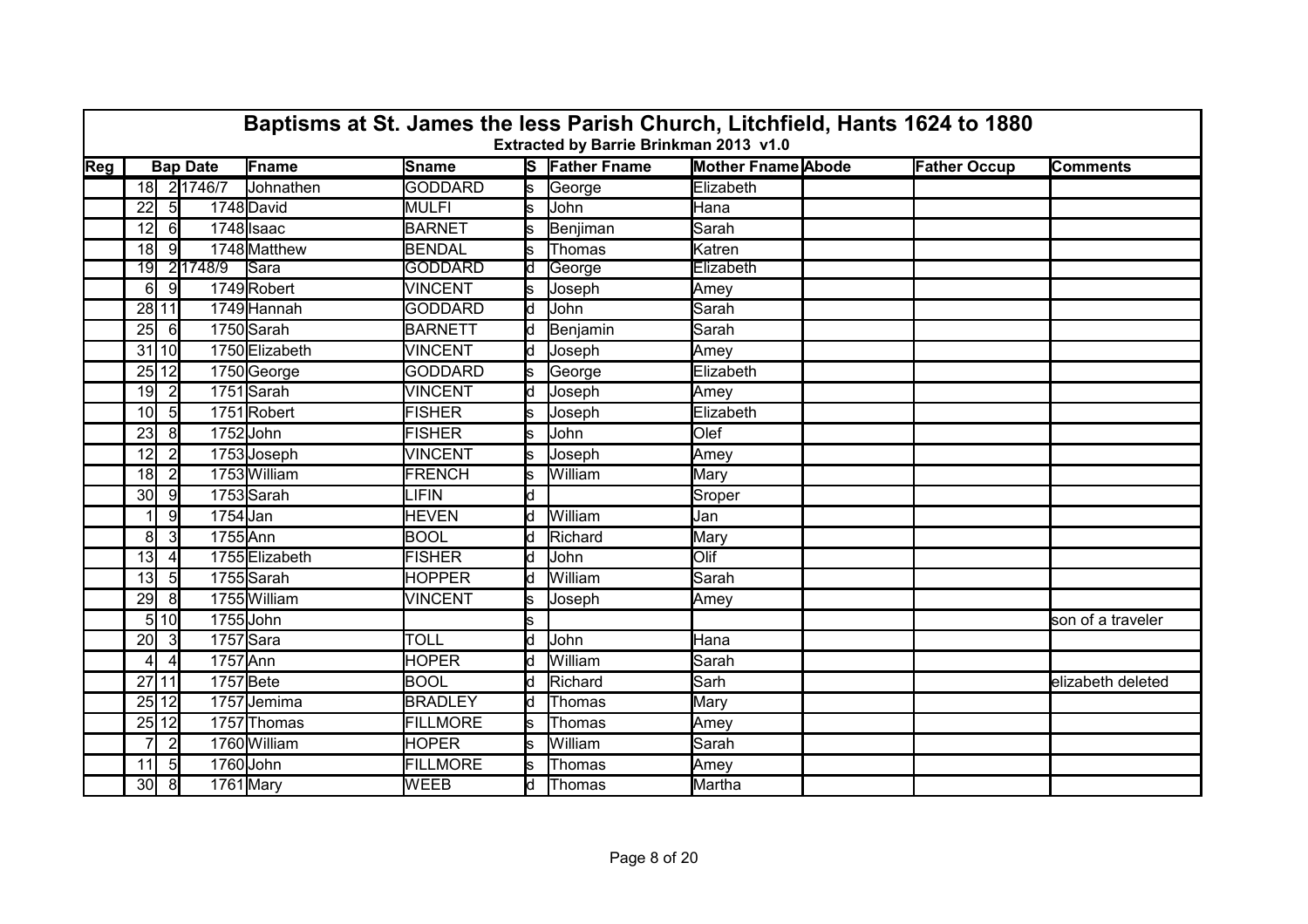|                           | Baptisms at St. James the less Parish Church, Litchfield, Hants 1624 to 1880<br>Extracted by Barrie Brinkman 2013 v1.0 |                 |                 |                     |                 |     |                       |                           |  |                     |                 |  |  |
|---------------------------|------------------------------------------------------------------------------------------------------------------------|-----------------|-----------------|---------------------|-----------------|-----|-----------------------|---------------------------|--|---------------------|-----------------|--|--|
| $\overline{\textsf{Reg}}$ |                                                                                                                        |                 | <b>Bap Date</b> | Fname               | Sname           |     | <b>S</b> Father Fname | <b>Mother Fname Abode</b> |  | <b>Father Occup</b> | <b>Comments</b> |  |  |
|                           |                                                                                                                        | 29 11           |                 | 1761 Joseph         | <b>FILES</b>    | ls. |                       | Sarah                     |  |                     |                 |  |  |
|                           | 21                                                                                                                     | 3               |                 | 1763 Amey           | <b>FILMORE</b>  | ld  | Thomas                | Amey                      |  |                     |                 |  |  |
|                           | 21                                                                                                                     | 3               | 1763 Ann        |                     | <b>FILMORE</b>  | d   | Thomas                | Amey                      |  |                     |                 |  |  |
|                           | 27                                                                                                                     | -3I             |                 | 1763 Elizabeth      | <b>GALE</b>     | d   | John                  | Elizabeth                 |  |                     |                 |  |  |
|                           |                                                                                                                        | 8 12            |                 | 1765 Phillis        | <b>HOLDWAY</b>  | d   | Thomas                | Phillis                   |  |                     |                 |  |  |
|                           | 51                                                                                                                     |                 |                 | 1766 Mary           | <b>BUTT</b>     | ld. | Richard               | Anne                      |  |                     |                 |  |  |
|                           | 14                                                                                                                     |                 |                 | 1768 Richard        | <b>BUTT</b>     | s   | Richard               | Ann                       |  |                     |                 |  |  |
|                           | $\overline{2}$                                                                                                         |                 |                 | 1769 Sarah          | <b>JENNINGS</b> | d   | Joseph                | Elizabeth                 |  |                     |                 |  |  |
|                           | 17                                                                                                                     | $6 \mid$        |                 | 1770 Sarah          | <b>FOSBRY</b>   | d   | John                  | Martha                    |  |                     |                 |  |  |
|                           |                                                                                                                        | 2 12            | $1770$ Job      |                     | <b>COOPER</b>   | ls. | Robert                | Elizabeth                 |  |                     |                 |  |  |
|                           |                                                                                                                        | 15 12           | 1771 Ann        |                     | <b>FOSBERY</b>  | ld  | John                  | Martha                    |  |                     |                 |  |  |
|                           |                                                                                                                        | 15 12           |                 | 1771 Isaac          | <b>FOSBERY</b>  |     | John                  | Martha                    |  |                     |                 |  |  |
|                           | 12                                                                                                                     | $\vert$         |                 | 1772 John           | <b>TANNER</b>   | s   | Robert                | Elizabeth                 |  |                     |                 |  |  |
|                           | 31                                                                                                                     | 5               |                 | 1772John            | <b>BARLEY</b>   | s   | Barnaby               | Hannah                    |  |                     |                 |  |  |
|                           | 30 <sup>l</sup>                                                                                                        | 8               |                 | 1772 Patience       | PEARCE          | ld. | William               | Ann                       |  |                     |                 |  |  |
|                           |                                                                                                                        | 17 10           |                 | 1773 Thomas         | <b>TANNER</b>   | S   | Robert                | Elizabeth                 |  |                     |                 |  |  |
|                           |                                                                                                                        | 14 12           |                 | 1773Elisha          | <b>HORN</b>     | s   | John                  | Jan                       |  |                     |                 |  |  |
|                           |                                                                                                                        | $14$ 12         |                 | 1773 William        | <b>HORN</b>     | ls. | John                  | Jan                       |  |                     |                 |  |  |
|                           | 27                                                                                                                     | $\overline{2}$  |                 | 1774 William        | <b>BAILEY</b>   | ls. | Barnaby               | Hannah                    |  |                     |                 |  |  |
|                           | 6                                                                                                                      | $\overline{3}$  |                 | 1774 Rachael        | PAICE           | d   | Abraham               | Rachael                   |  |                     |                 |  |  |
|                           | 26                                                                                                                     | -31             | 1775 Ann        |                     | <b>FISHER</b>   | d   | Joseph                | Mary                      |  |                     |                 |  |  |
|                           | 16                                                                                                                     | $\overline{4}$  |                 | 1775John            | <b>PIERCE</b>   | s.  | William               | <b>Anne</b>               |  |                     |                 |  |  |
|                           | 11                                                                                                                     | $5\overline{)}$ |                 | 1775 William Flares | <b>GESTCO</b>   | s   | William               | Mary                      |  |                     |                 |  |  |
|                           | 25                                                                                                                     | 61              |                 | 1775 Elisha         | <b>HORN</b>     | s   | John                  | Jan                       |  |                     |                 |  |  |
|                           | 13 <sub>l</sub>                                                                                                        | 8               |                 | 1775Thomas          | <b>COMMENCE</b> |     | William               | Mary                      |  |                     |                 |  |  |
|                           | $\overline{7}$                                                                                                         | $\overline{4}$  |                 | 1776 Mary           | <b>BARLEY</b>   | d   | Barnebe               | Hanna                     |  |                     |                 |  |  |
|                           | 14                                                                                                                     | $\overline{4}$  |                 | 1776 Martha         | <b>TANNER</b>   | ld. | Robert                | Elizabeth                 |  |                     |                 |  |  |
|                           | 21                                                                                                                     | $\overline{7}$  |                 | 1776 Sarah          | KILMASTTER      | ld  | Thomas                | Hannah                    |  |                     |                 |  |  |
|                           | 13                                                                                                                     |                 |                 | 1777 Edward         | PIERCE          |     | William               | Ann                       |  |                     |                 |  |  |
|                           | 20                                                                                                                     | $\overline{7}$  |                 | 1777 Sarah          | <b>FISHER</b>   | d   | Joseph                | Mary                      |  |                     |                 |  |  |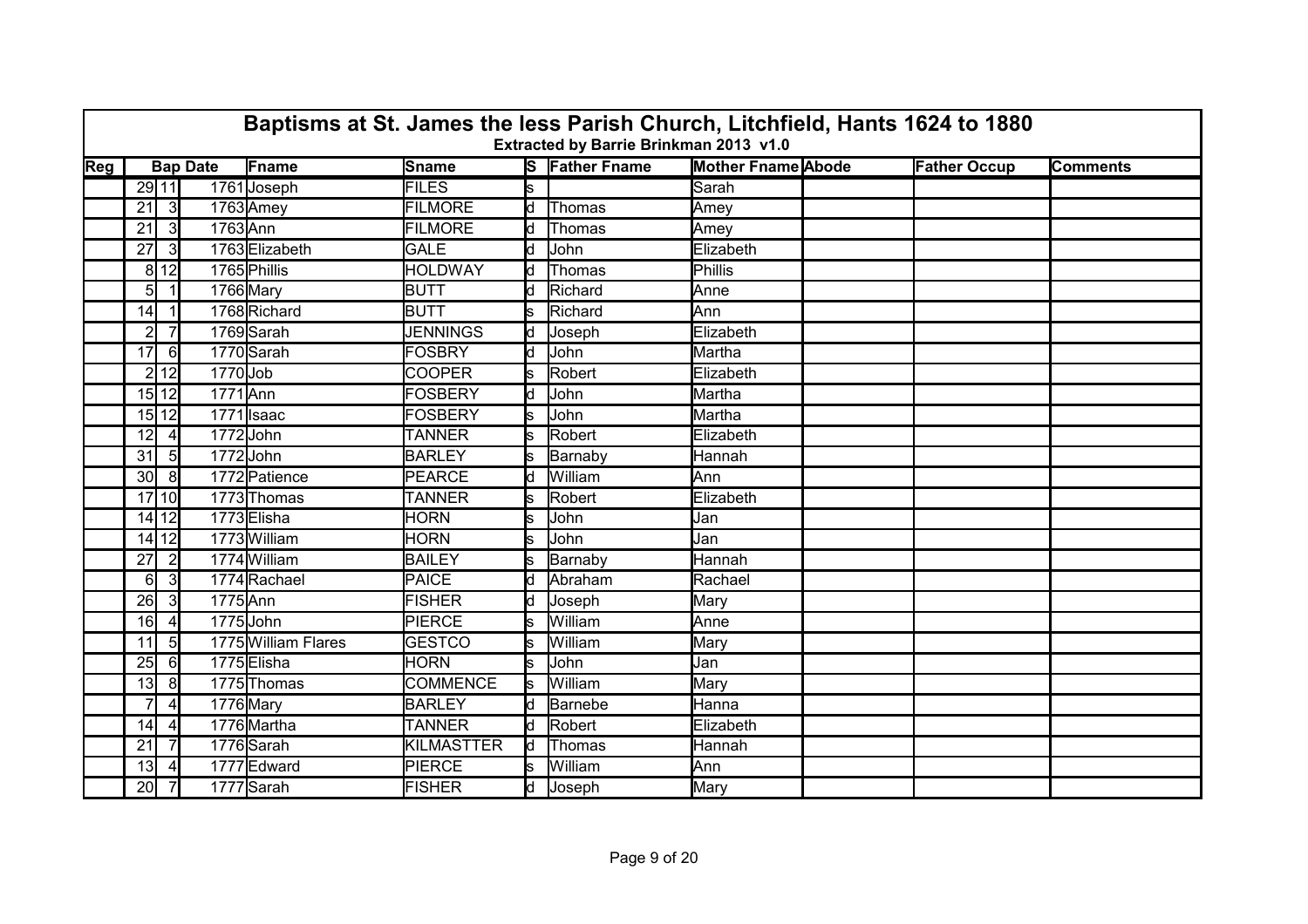|                           | Baptisms at St. James the less Parish Church, Litchfield, Hants 1624 to 1880<br>Extracted by Barrie Brinkman 2013 v1.0 |                |                 |                         |                 |                          |                       |                           |                     |                 |  |  |  |
|---------------------------|------------------------------------------------------------------------------------------------------------------------|----------------|-----------------|-------------------------|-----------------|--------------------------|-----------------------|---------------------------|---------------------|-----------------|--|--|--|
| $\overline{\textsf{Reg}}$ |                                                                                                                        |                | <b>Bap Date</b> | Fname                   | Sname           |                          | <b>S</b> Father Fname | <b>Mother Fname Abode</b> | <b>Father Occup</b> | <b>Comments</b> |  |  |  |
|                           | $17$ 8                                                                                                                 |                | 1777 Mary       |                         | <b>GODDARD</b>  | $\overline{\mathsf{Id}}$ | John                  | Elizabeth                 |                     |                 |  |  |  |
|                           | 27 12                                                                                                                  |                |                 | 1778 Hannah             | <b>PINK</b>     | ld.                      | <b>Charles</b>        | Amey                      |                     |                 |  |  |  |
|                           | 28                                                                                                                     | $\overline{3}$ |                 | 1779 Elizabeth          | <b>BARLY</b>    | d                        | Barnebe               | Hannah                    |                     |                 |  |  |  |
|                           | 61                                                                                                                     | $6 \mid$       |                 | 1779 Mary               | <b>COMMENCE</b> | d                        | William               | Mary                      |                     |                 |  |  |  |
|                           | 22                                                                                                                     | 9I             |                 | 1779Robert              | <b>VINCENT</b>  | S.                       | William               | Mary                      |                     |                 |  |  |  |
|                           | 20                                                                                                                     | $\overline{2}$ |                 | 1780 Sarah Pinck        | <b>PINCK</b>    | d                        | Charles               | Amy                       |                     |                 |  |  |  |
|                           | $5 \mid$                                                                                                               | -31            |                 | 1780 Thomas             | <b>GODDARD</b>  | s                        | John                  | Elizabeth                 |                     |                 |  |  |  |
|                           | 30 <sup>l</sup>                                                                                                        |                |                 | 1780 Mary               | <b>FILMORE</b>  | d                        | John                  | Ann                       |                     |                 |  |  |  |
|                           | 41                                                                                                                     | $\mathbf{3}$   | 1781 Mary       |                         | <b>PINCK</b>    | d                        | <b>Charles</b>        | Amey                      |                     |                 |  |  |  |
|                           |                                                                                                                        | $\overline{7}$ |                 | 1781 William            | <b>HORN</b>     | ls                       | John                  | Jan                       |                     |                 |  |  |  |
|                           | 29                                                                                                                     | $\overline{7}$ |                 | 1781 Elizabeth          | <b>CRIPS</b>    | ld.                      | George                | Elizabeth                 |                     |                 |  |  |  |
|                           | 30 <sub>l</sub>                                                                                                        | ୍ରା            |                 | 1781 Elizabeth          | <b>VINCENT</b>  | ld.                      | William               | Mary                      |                     |                 |  |  |  |
|                           | 20                                                                                                                     |                |                 | 1782 William            | <b>WILKENS</b>  | s                        | Robert                | Rachil                    |                     |                 |  |  |  |
|                           | 17 <sup>1</sup>                                                                                                        | 3              | 1782 Dine       |                         | <b>FILMORE</b>  | d                        | John                  | lAnn                      |                     |                 |  |  |  |
|                           | 23 11                                                                                                                  |                |                 | 1783 Isaac              | <b>BRIDGMAN</b> | ls                       | <b>James</b>          | Mary                      |                     |                 |  |  |  |
|                           |                                                                                                                        | 711            |                 | 1783 Sarah              | <b>VINCENT</b>  | d                        | William               | Mary                      |                     |                 |  |  |  |
|                           |                                                                                                                        |                |                 | 1784 Isaac              | <b>CRIPS</b>    |                          | George                | Elizabeth                 |                     |                 |  |  |  |
|                           | 7                                                                                                                      | $\vert$ 1      |                 | 1784Jacob               | <b>CRIPS</b>    | s                        | George                | Elizabeth                 |                     |                 |  |  |  |
|                           | 5 <sup>1</sup>                                                                                                         | $6 \mid$       |                 | 1785Sarah               | <b>CUMMINS</b>  | ld.                      | William               | Mary                      |                     |                 |  |  |  |
|                           | 11                                                                                                                     | 9              |                 | 1785Joseph              | <b>VINCENT</b>  | s                        | William               | Mary                      |                     |                 |  |  |  |
|                           | 20 11                                                                                                                  |                |                 | 1785David               | <b>FILMORE</b>  |                          | John                  | lAnn                      |                     |                 |  |  |  |
|                           | 23                                                                                                                     | $\vert$        |                 | 1786 Elizabeth          | <b>TANNER</b>   | d                        | Robert                | Elizabeth                 |                     |                 |  |  |  |
|                           | 25                                                                                                                     | $6 \mid$       |                 | 1786 Sarah              | <b>CRIPS</b>    | d                        | George                | Elizabeth                 |                     |                 |  |  |  |
|                           | 17 12                                                                                                                  |                |                 | 1786 David              | <b>GREGORY</b>  | s                        | Joshua                | Sarah                     |                     |                 |  |  |  |
|                           | 71                                                                                                                     | $\vert$ 1      |                 | $\overline{1787}$ Sarah | <b>BARLY</b>    | ld.                      | Barnaby               |                           |                     | ltwin           |  |  |  |
|                           | 17 <sup>1</sup>                                                                                                        | $\vert$ 1      |                 | 1787 Zipporah           | <b>BARLY</b>    | d                        | Barnaby               |                           |                     | ltwin           |  |  |  |
|                           | 20                                                                                                                     | 8              |                 | 1787 Mary Sophia        | <b>VINCENT</b>  | ld.                      | William               | Mary                      |                     |                 |  |  |  |
|                           | $11$ 11                                                                                                                |                |                 | 1787 William            | WEDGE           | s                        | Edward                | Mary                      |                     |                 |  |  |  |
|                           | 20 <sup>1</sup>                                                                                                        |                |                 | 1788 Charlotte          | <b>CUMMINS</b>  | Id.                      | William               | Mary                      |                     |                 |  |  |  |
|                           |                                                                                                                        | 19 10          | 1788 John       |                         | <b>POCOCK</b>   | s                        | James                 | Charity                   |                     |                 |  |  |  |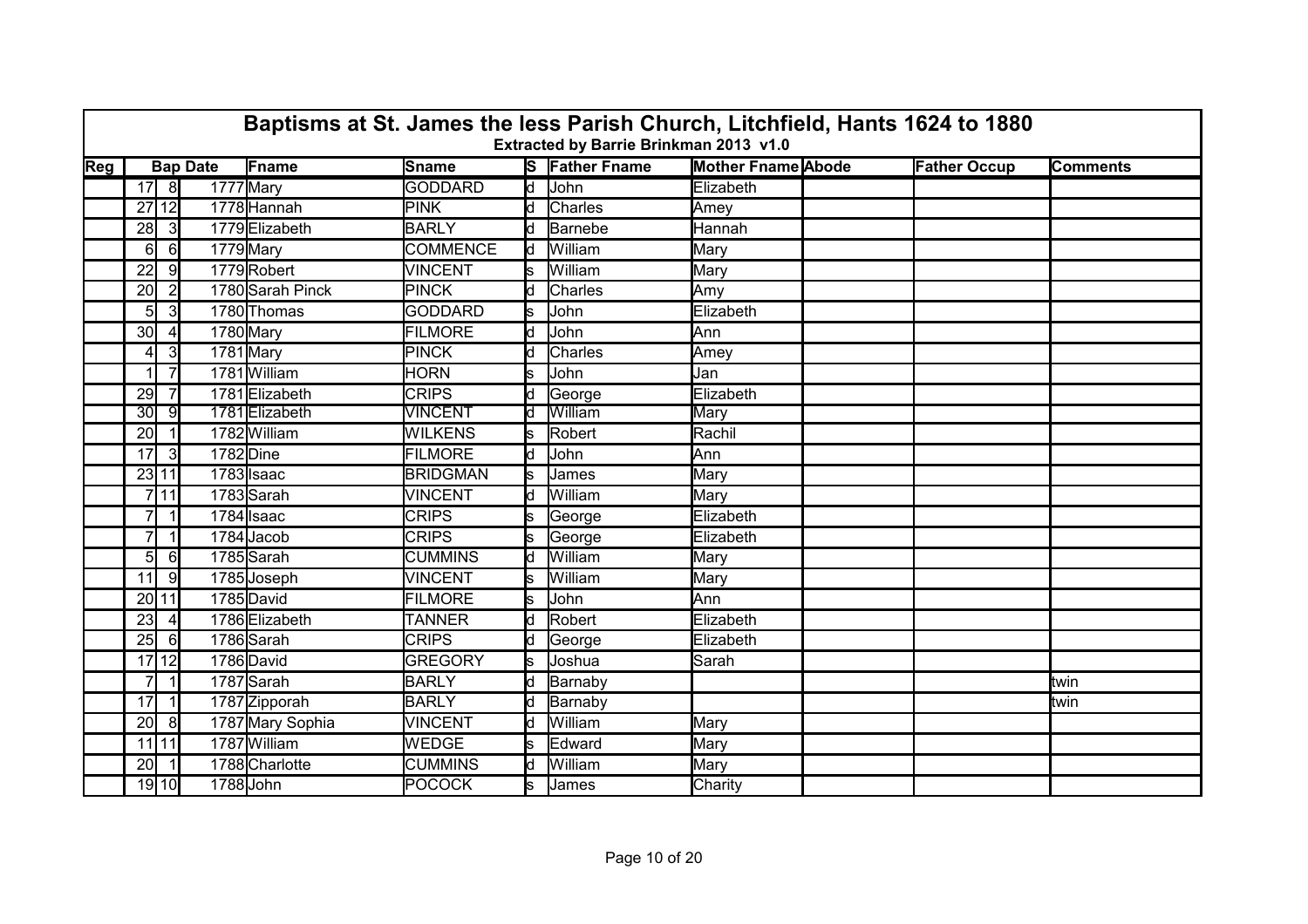|                           | Baptisms at St. James the less Parish Church, Litchfield, Hants 1624 to 1880<br>Extracted by Barrie Brinkman 2013 v1.0<br><b>Bap Date</b> |                |            |                  |                 |     |                       |                           |  |                     |                   |  |  |
|---------------------------|-------------------------------------------------------------------------------------------------------------------------------------------|----------------|------------|------------------|-----------------|-----|-----------------------|---------------------------|--|---------------------|-------------------|--|--|
| $\overline{\textsf{Reg}}$ |                                                                                                                                           |                |            | Fname            | Sname           |     | <b>S</b> Father Fname | <b>Mother Fname Abode</b> |  | <b>Father Occup</b> | <b>Comments</b>   |  |  |
|                           | $24$ 5                                                                                                                                    |                |            | 1789 Charles     | <b>CRIPS</b>    | ls. | George                | Elizabeth                 |  |                     |                   |  |  |
|                           | $\overline{2}$                                                                                                                            | 8              | 1789 Mary  |                  | <b>HUNTMILL</b> | ld  | David                 | Amey                      |  |                     |                   |  |  |
|                           | 11                                                                                                                                        | 8              |            | 1789 Susannah    | VINCENT         | d   | William               | Mary                      |  |                     |                   |  |  |
|                           | 10 <sup>l</sup>                                                                                                                           |                |            | 1790Rebeka       | <b>COOPER</b>   | ld. | Robert                | Frances                   |  |                     |                   |  |  |
|                           | 19                                                                                                                                        | -91            |            | 1790 Thomas      | <b>PINK</b>     | s   | Charles               | Amey                      |  |                     |                   |  |  |
|                           | 19                                                                                                                                        | -9             |            | 1790 Johanna     | <b>POCOCK</b>   | ld  | James                 | Charity                   |  |                     |                   |  |  |
|                           | 13 <sub>l</sub>                                                                                                                           | $\mathbf{3}$   | 1791 Alice |                  | <b>HUNTMILL</b> | d   | David                 | Amey                      |  |                     |                   |  |  |
|                           | 31                                                                                                                                        |                |            | 1791Robert       | <b>FISHER</b>   |     | Joseph                | Mary                      |  |                     |                   |  |  |
|                           |                                                                                                                                           | 6 10           |            | 1791 William     | <b>VINCENT</b>  | s   | William               | Mary                      |  |                     |                   |  |  |
|                           | 11                                                                                                                                        | $\overline{3}$ |            | 1792 Hannah      | <b>CRIPS</b>    | ld. | George                | Elizabeth                 |  |                     |                   |  |  |
|                           | 13 <sub>l</sub>                                                                                                                           |                | 1793 John  |                  | WEDGE           | S   | Edward                | Mary                      |  |                     |                   |  |  |
|                           | 17                                                                                                                                        | $\mathbf{3}$   |            | 1793 Hannah      | <b>PHILMORE</b> | ld. | John                  | Ann                       |  |                     |                   |  |  |
|                           | 28                                                                                                                                        | $\overline{4}$ |            | 1793 James Soper | <b>VINCENT</b>  |     | William               | Mary                      |  |                     | birth 22 Apr 1793 |  |  |
|                           | 30 <sup>l</sup>                                                                                                                           | 6              |            | 1793 Elizabeth   | <b>POCOCK</b>   | d   | James                 | Charity                   |  |                     |                   |  |  |
|                           | 29                                                                                                                                        | $6 \mid$       |            | 1794 Elizabeth   | <b>HUNTMILL</b> | ld. | David                 | Amey                      |  |                     |                   |  |  |
|                           | 27                                                                                                                                        |                |            | 1794 James       | <b>CRIPS</b>    |     | George                | Elizabeth                 |  |                     |                   |  |  |
|                           |                                                                                                                                           | 7 12 I         |            | 1794Robert       | PEARCE          | s   | John                  | Martha                    |  |                     |                   |  |  |
|                           | 19                                                                                                                                        | $\overline{2}$ |            | 1797 Thomas      | PEARCE          | Ś   | John                  | Martha                    |  |                     |                   |  |  |
|                           | 11                                                                                                                                        | 6              |            | 1797 Maria       | <b>VINCENT</b>  | d   | William               | Mary                      |  |                     | birth 11 Jun 1797 |  |  |
|                           | 27                                                                                                                                        | 6              |            | 1798 Anne        | <b>VINCENT</b>  | d   | William               | Mary                      |  |                     |                   |  |  |
|                           |                                                                                                                                           | 14 10          |            | 1798Rachel       | <b>PIPER</b>    | d   | John                  | Mary                      |  |                     |                   |  |  |
|                           | 27                                                                                                                                        |                |            | 1799 Thomas      | PHILMORE        | S   | John                  | Ann                       |  |                     |                   |  |  |
|                           | 31                                                                                                                                        | $\overline{3}$ |            | 1799 William     | <b>GOLDING</b>  | s   | Thomas                | Sarah                     |  |                     |                   |  |  |
|                           | 5                                                                                                                                         | $\overline{3}$ |            | 1802 Harriet Ann | <b>VINCENT</b>  | ld. | William               | Mary                      |  |                     |                   |  |  |
|                           | 18                                                                                                                                        | $\vert$        |            | 1802 Thomas      | LANCASHIRE      | ls. | John                  | Mary                      |  |                     |                   |  |  |
|                           | 25                                                                                                                                        | $\overline{4}$ |            | 1802 William     | <b>EXCELL</b>   | s   | James                 | Mary                      |  |                     |                   |  |  |
|                           | 41                                                                                                                                        | $\overline{7}$ |            | 1802 Mary Anne   | <b>STACEY</b>   | ld  | Robert                | Elizabeth                 |  |                     |                   |  |  |
|                           | 20                                                                                                                                        | $\overline{2}$ |            | 1803 Peter       | <b>HUGHES</b>   | ls. | <b>Moses</b>          | Elizabeth                 |  |                     |                   |  |  |
|                           | 13 <sub>l</sub>                                                                                                                           | 5              |            | 1804 Mary        | LANCASHIRE      | ld. | John                  | Mary                      |  |                     |                   |  |  |
|                           | 15                                                                                                                                        | $\overline{7}$ |            | 1804 Richard     | <b>EXCELL</b>   | s   | James                 | Mary                      |  |                     |                   |  |  |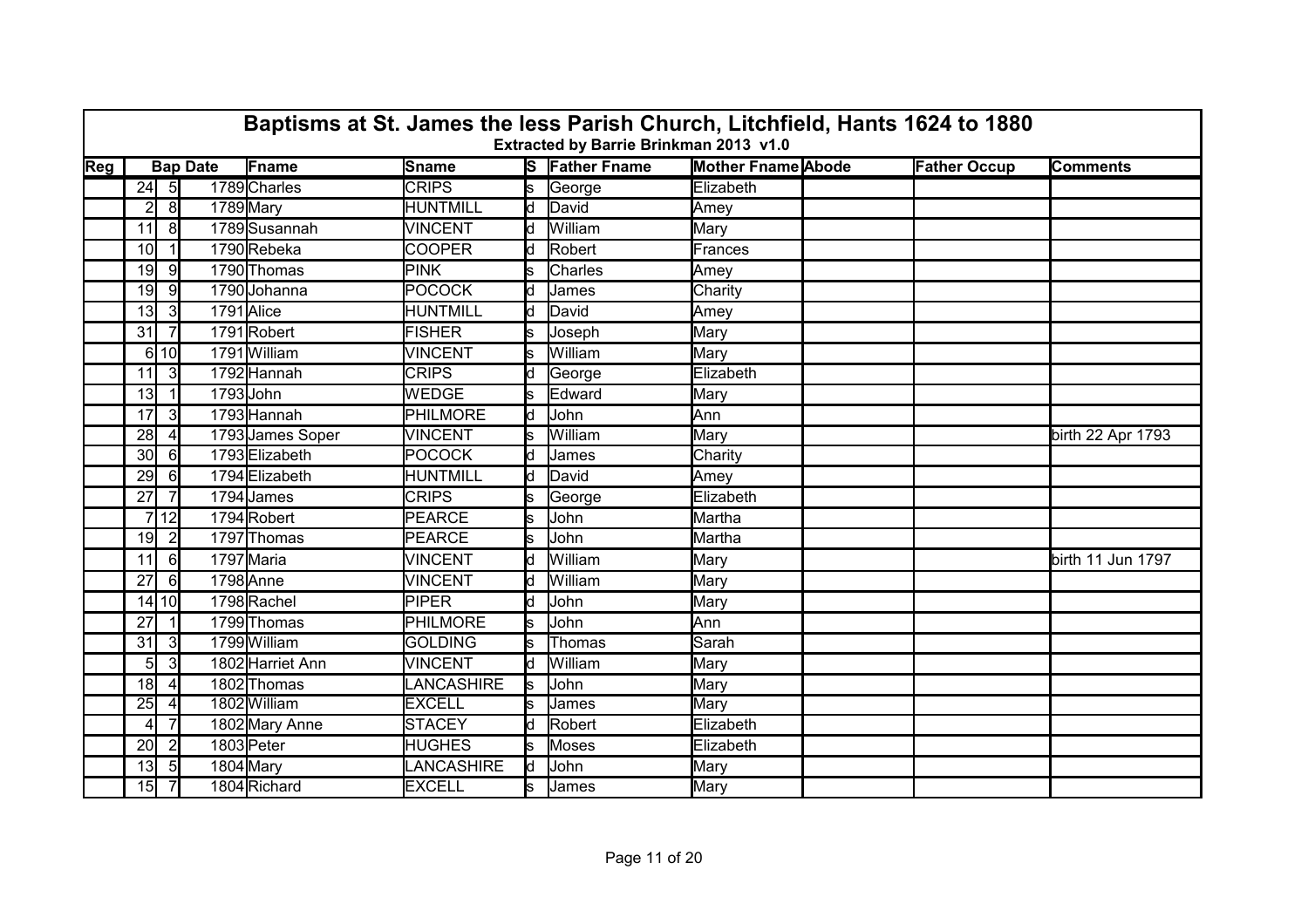|                 | Baptisms at St. James the less Parish Church, Litchfield, Hants 1624 to 1880<br>Extracted by Barrie Brinkman 2013 v1.0<br><b>Bap Date</b> |                |           |                  |                  |     |                       |                           |            |                     |                                    |  |  |
|-----------------|-------------------------------------------------------------------------------------------------------------------------------------------|----------------|-----------|------------------|------------------|-----|-----------------------|---------------------------|------------|---------------------|------------------------------------|--|--|
| Reg             |                                                                                                                                           |                |           | Fname            | Sname            |     | <b>S</b> Father Fname | <b>Mother Fname Abode</b> |            | <b>Father Occup</b> | <b>Comments</b>                    |  |  |
|                 |                                                                                                                                           | $11$ 3         |           | 1805 Amey Louisa | <b>VINCENT</b>   |     | d William             | Amey Mary                 |            |                     |                                    |  |  |
|                 | 13                                                                                                                                        | 4 <sup>1</sup> |           | 1806 Elizabeth   | <b>ANCASHIRE</b> | ld  | John                  | Mary                      |            |                     |                                    |  |  |
|                 | 18                                                                                                                                        |                |           | 1807 Harriet     | <b>HORNE</b>     | ld. | William               | Phoebe                    |            |                     |                                    |  |  |
|                 | 8                                                                                                                                         | $\overline{2}$ |           | 1807 Edward      | <b>PALMER</b>    |     | William               | Sarah                     |            |                     |                                    |  |  |
|                 | 5 <sup>1</sup>                                                                                                                            | 7              |           | 1807 Dinah       | <b>PHILMORE</b>  | d   | David                 | Mary                      |            |                     |                                    |  |  |
|                 | 19                                                                                                                                        | $6 \mid$       |           | 1808 Obadiah     | <b>PACKER</b>    | s   | John                  | Mary                      |            |                     |                                    |  |  |
|                 | 12                                                                                                                                        | $\overline{2}$ |           | 1809 Hannah      | <b>FISHER</b>    | d   |                       | Elizabeth                 |            |                     |                                    |  |  |
|                 | 26                                                                                                                                        | $\overline{2}$ |           | 1809John         | LANCASHIRE       | s   | John                  | Mary                      |            |                     |                                    |  |  |
|                 | 27                                                                                                                                        | 8              | 1809John  |                  | <b>PADDICK</b>   | s.  | Jams                  | Sarah                     |            |                     |                                    |  |  |
|                 | 13 <sup>1</sup>                                                                                                                           | 5 <sub>l</sub> |           | 1810 Hannah      | <b>PHILMORE</b>  | ld  | David                 | Mary                      |            |                     |                                    |  |  |
|                 |                                                                                                                                           | $21$ 10        |           | 1810 Mary Anne   | <b>HORN</b>      | d   | Elisha                | Charlotte                 |            |                     |                                    |  |  |
|                 | 13 <sub>l</sub>                                                                                                                           | -1 I           |           | 1811 Phoebe      | <b>PACKER</b>    |     | John                  | Mary                      |            |                     |                                    |  |  |
|                 | 17                                                                                                                                        | $\overline{3}$ |           | 1811 Hannah      | LAWS             | d   | William               | Frances                   |            |                     |                                    |  |  |
|                 | 22                                                                                                                                        | 9              |           | 1811 Charles     | LANCASHIRE       | ls  | John                  | Mary                      |            |                     |                                    |  |  |
|                 | 22                                                                                                                                        | 9              |           | 1811 Phebe       | <b>MORTIMER</b>  | ld. | William               | Elizabeth                 |            |                     |                                    |  |  |
|                 |                                                                                                                                           | 22 12          |           | 1811 Richard     | <b>GRIGG</b>     |     | Richard               | Charlotte                 |            |                     |                                    |  |  |
|                 | 5 <sub>l</sub>                                                                                                                            | $\vert$ 1      |           | 1812 Hannah      | <b>PADDOCK</b>   | ld. | James                 | Sarah                     |            |                     |                                    |  |  |
|                 |                                                                                                                                           | 25 10          |           | 1812George       | <b>GRIGG</b>     | ls  | Richard               | Charlotte                 |            |                     |                                    |  |  |
|                 | 12                                                                                                                                        | $\overline{7}$ |           | 1812George       | LAWS             |     | William               | Frances                   |            |                     |                                    |  |  |
|                 | 28                                                                                                                                        | -31            |           | 1813Solomon      | <b>PACKER</b>    | s   | John                  | Mary                      | Dunley     | <b>Blacksmith</b>   | Dunley nr parish St<br>Mary Bourne |  |  |
| $\overline{2}$  | 18                                                                                                                                        | 3              |           | 1814 Frederick   | <b>HORNE</b>     | s   | Elisha                | Charlotte                 | _itchfield | Labourer            |                                    |  |  |
| 3               | 31                                                                                                                                        | $\overline{7}$ | 1814Eliza |                  | <b>GRIGG</b>     | ld. | Richard               | Charlotte                 | _itchfield | Shoemaker           |                                    |  |  |
| 4               | $\overline{7}$                                                                                                                            | 8              |           | 1814 Elizabeth   | LAWES            |     | William               | Frances                   | _itchfield | Labourer            |                                    |  |  |
| 5 <sub>l</sub>  |                                                                                                                                           | $16$ 10        |           | 1814 Harriet     | <b>PADDICK</b>   |     | James                 | Sarah                     | _itchfield | abourer_            |                                    |  |  |
| 6               |                                                                                                                                           | 30 10          |           | 1814 Maria       | LANCASHIRE       | d   | John                  | Mary                      | Litchfield | Labourer            |                                    |  |  |
| $\overline{7}$  |                                                                                                                                           | $18$ $12$      | 1814 Mary |                  | <b>MORTIMER</b>  | ld. | William               | Elizabeth                 | _itchfield | Labourer            |                                    |  |  |
| 8               | 25                                                                                                                                        | 6              |           | 1815 Charles     | <b>HORNE</b>     | s   | Elisha                | Charlotte                 | _itchfield | Labourer            |                                    |  |  |
| 9               |                                                                                                                                           |                |           | 1816 Charlotte   | <b>GRIGG</b>     |     | Richard               | Charlotte                 | _itchfield | Shoemaker           |                                    |  |  |
| 10 <sup>1</sup> | 3                                                                                                                                         | 3              |           | 1816 Charles     | RALPHH           | s   | Charles               | Elizabeth                 | Litchfield | Labourer            |                                    |  |  |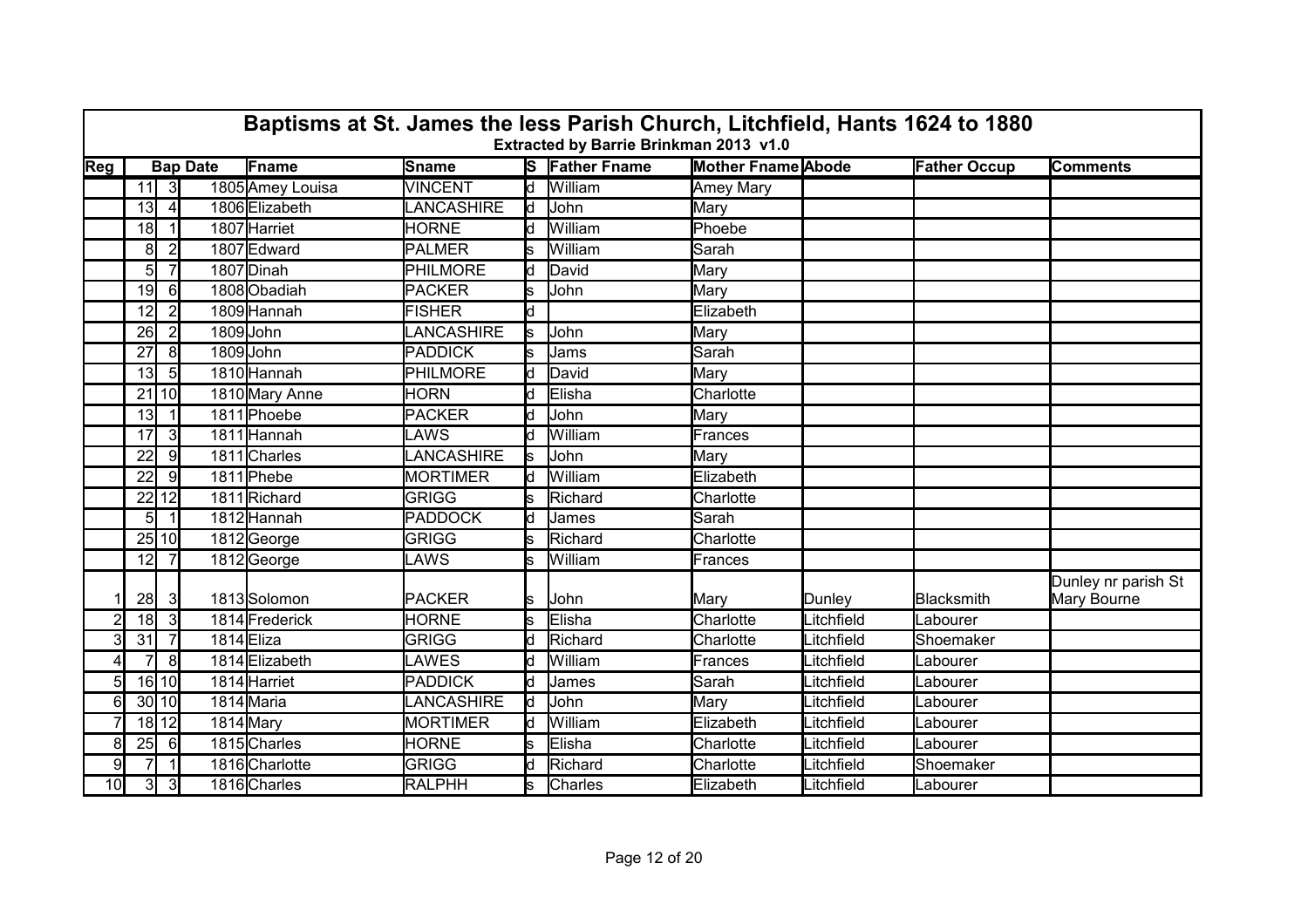|                 | Baptisms at St. James the less Parish Church, Litchfield, Hants 1624 to 1880<br>Extracted by Barrie Brinkman 2013 v1.0 |                |                 |                       |                   |     |                       |                           |            |                         |                 |  |  |  |  |
|-----------------|------------------------------------------------------------------------------------------------------------------------|----------------|-----------------|-----------------------|-------------------|-----|-----------------------|---------------------------|------------|-------------------------|-----------------|--|--|--|--|
| Reg             |                                                                                                                        |                | <b>Bap Date</b> | Fname                 | Sname             |     | <b>S</b> Father Fname | <b>Mother Fname Abode</b> |            | <b>Father Occup</b>     | <b>Comments</b> |  |  |  |  |
| 11              | 9                                                                                                                      | 6              |                 | 1816 James            | <b>LANCASHIRE</b> | ls  | John                  | Mary                      | Litchfield | Labourer                |                 |  |  |  |  |
| 12              | 41                                                                                                                     | 8 <sup>1</sup> |                 | 1816 Joseph           | LAWES             | Ś   | William               | Frances                   | _itchfield | Labourer                |                 |  |  |  |  |
| 13              | 23                                                                                                                     | $\overline{2}$ | 1817Eliza       |                       | LEE               | ld. | Samuel                | Phoebe                    | Litchfield | <b>Travelling Gypsy</b> |                 |  |  |  |  |
| 14              | 9                                                                                                                      | 3              |                 | 1817 William          | PADDICK           |     | James                 | Sarah                     | _itchfield | Labourer                |                 |  |  |  |  |
| 15              | 27                                                                                                                     | $\overline{7}$ |                 | 1817 Anne             | <b>GRIFFITHS</b>  | d   | John                  | Sarah                     | Litchfield | Labourer                |                 |  |  |  |  |
| 16              | 8 <sup>1</sup>                                                                                                         | $\overline{3}$ |                 | 1818 Henry            | HALL              | lS. |                       | Mary                      | _itchfield | Servant                 |                 |  |  |  |  |
| 17              | 22                                                                                                                     | 3              |                 | 1818 Charlotte        | <b>MARTLE</b>     | d   | Joseph                | Ann                       | Litchfield | Labourer                |                 |  |  |  |  |
| 18              |                                                                                                                        | 31 10          |                 | 1819 Louisa           | <b>ADAMS</b>      | ld. | John                  | Elizabeth                 | _itchfield | Labourer                |                 |  |  |  |  |
| 19              |                                                                                                                        | 5 12           |                 | 1819 David            | LANCASHIRE        | s   | John                  | Mary                      | _itchfield | Labourer                |                 |  |  |  |  |
| 20              | 23                                                                                                                     | $\overline{7}$ |                 | 1820 William          | <b>MORTIMER</b>   | ls  | William               | Elizabeth                 | Litchfield | Labourer                |                 |  |  |  |  |
| 21              | 13                                                                                                                     | 8              |                 | 1820 Thomas           | LAWES             |     | William               | Frances                   | Litchfield | Labourer                |                 |  |  |  |  |
| 22              |                                                                                                                        | 3 12           |                 | 1820 Mary Dowling     | <b>KESSLEY</b>    | ld. | Francis               | Mary                      | _itchfield | Gentleman               |                 |  |  |  |  |
| 23              |                                                                                                                        | $9$ 12         |                 | 1821 Anne             | <b>ADAMS</b>      | d   | John                  | Elizabeth                 | _itchfield | Labourer                |                 |  |  |  |  |
| 24              |                                                                                                                        | 23 12          |                 | 1821 Francis Bedford  | <b>KERSLEY</b>    | ls. | Francis               | Mary                      | _itchfield | Gentleman               |                 |  |  |  |  |
| 25              | $6 \mid$                                                                                                               |                |                 | 1822George            | LAWES             | S   | Thomas                | Harriet                   | _itchfield | Labourer                |                 |  |  |  |  |
| 26              | 22                                                                                                                     | 9              | 1822 Mary       |                       | <b>MARTIN</b>     |     | William               | Sarah                     | _itchfield | Labourer                |                 |  |  |  |  |
| 27              | 29                                                                                                                     | 61             |                 | 1823 Mary Anne        | <b>COLBORN</b>    | d   | Edward                | Sarah                     | Litchfield | Labourer                |                 |  |  |  |  |
| 28              | 25                                                                                                                     | 5 <sub>l</sub> | 1824 Eliza      |                       | <b>ADAMS</b>      | d   | John                  | Elizabeth                 | Litchfield | Labourer                |                 |  |  |  |  |
| 29              | 25                                                                                                                     | 5              |                 | 1824 Martha           | PEARCE            | ld. |                       | Elizabeth                 | Litchfield |                         | Baseborn        |  |  |  |  |
| 30              | 13 <sub>l</sub>                                                                                                        | 6              |                 | 1824 Hannah           | PINK              | ld. | William               | Ann                       | Litchfield | Labourer                |                 |  |  |  |  |
| 31              |                                                                                                                        | 6 10           |                 | 1824 William Thomas   | <b>HOOPER</b>     | Ś   | John                  | Mary                      |            | Farmer                  |                 |  |  |  |  |
| 32              |                                                                                                                        | 31 10          | 1824 Jane       |                       | PALMER            | ld. | <b>James</b>          | Mary                      |            | Carpenter               |                 |  |  |  |  |
| 33 <sup>1</sup> |                                                                                                                        | 8 12           |                 | 1824 George Young     | KEARSLEY          | ls. | Francis               | Mary                      | Litchfield | Farmer                  |                 |  |  |  |  |
| 34              | 23                                                                                                                     |                |                 | 1825 Thomas Shrimpton | FILMORE           | s   | David                 | Hanah                     | Litchfield | Labourer                |                 |  |  |  |  |
| 35              | 61                                                                                                                     | 3              |                 | 1825 George           | <b>GODDARD</b>    | ls. | Thomas                | Susannah                  | Litchfield | Labourer                |                 |  |  |  |  |
| 36              | 16                                                                                                                     | $5 \vert$      |                 | 1825 Charles          | <b>COBBURN</b>    | ls. | Edward                | Sarah                     | Litchfield | Labourer                |                 |  |  |  |  |
| 37              |                                                                                                                        | 20 11          |                 | 1825 David            | <b>PALMER</b>     | ls  | James                 | Mary                      | Litchfield | Labourer                |                 |  |  |  |  |
| 38              | 19                                                                                                                     | $\vert$ 3      |                 | 1826 William          | PINK              |     | William               | Ann                       | Litchfield | Labourer                |                 |  |  |  |  |
| 39              |                                                                                                                        | $5 \mid$       |                 | 1826 Henry            | <b>ADAMS</b>      |     | William               | Martha                    | _itchfield | Labourer                |                 |  |  |  |  |
| 40              | 4                                                                                                                      | $6 \mid$       |                 | 1826 Henry Walter     | <b>KERSLEY</b>    | s   | Francis               | Mary                      | Litchfield | Farmer                  |                 |  |  |  |  |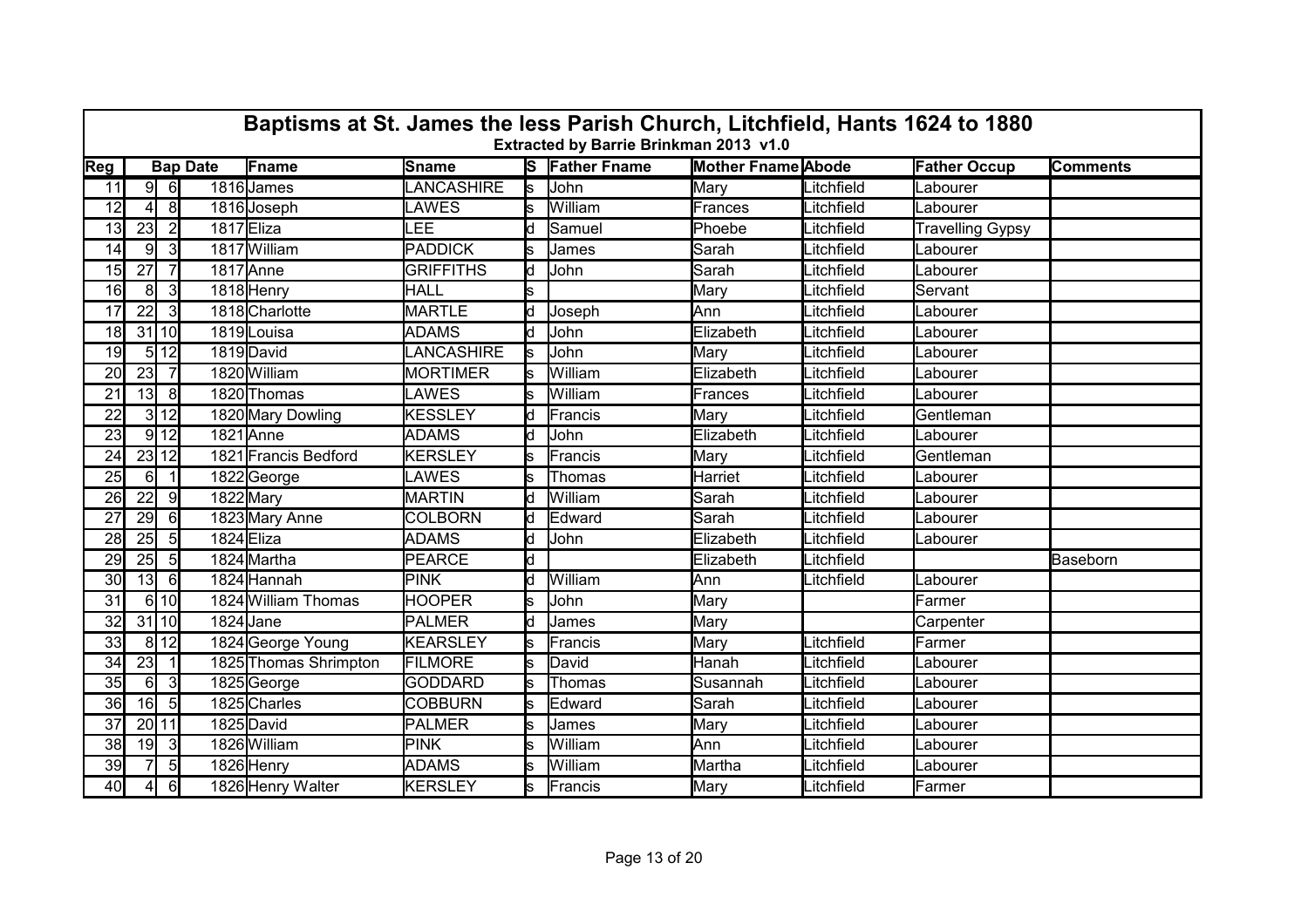|           | Baptisms at St. James the less Parish Church, Litchfield, Hants 1624 to 1880<br>Extracted by Barrie Brinkman 2013 v1.0 |                      |                 |                         |                 |     |                       |                           |            |                     |                 |  |  |  |  |
|-----------|------------------------------------------------------------------------------------------------------------------------|----------------------|-----------------|-------------------------|-----------------|-----|-----------------------|---------------------------|------------|---------------------|-----------------|--|--|--|--|
| Reg       |                                                                                                                        |                      | <b>Bap Date</b> | Fname                   | Sname           |     | <b>S</b> Father Fname | <b>Mother Fname Abode</b> |            | <b>Father Occup</b> | <b>Comments</b> |  |  |  |  |
| 41        |                                                                                                                        |                      |                 | 1826 Henry              | <b>ADAMS</b>    | ls. | John                  | Elizabeth                 | Litchfield | Labourer            |                 |  |  |  |  |
| 42        | 27                                                                                                                     | 3                    | 1827 Ann        |                         | <b>FILMORE</b>  | d   | David                 | Hanah                     | _itchfield | Labourer            |                 |  |  |  |  |
| 43        | 8 <sup>1</sup>                                                                                                         | $\overline{4}$       |                 | 1827 David              | <b>GODDARD</b>  | ls. | <b>Thomas</b>         | Susannah                  | Litchfield | Labourer            |                 |  |  |  |  |
| 44        | 22                                                                                                                     | $\vert$              |                 | 1827 William            | PALMER          |     | James                 | Mary                      | _itchfield | Carpenter           |                 |  |  |  |  |
| 45        | 29                                                                                                                     | $\overline{7}$       |                 | 1827 John Robert        | <b>KERSLEY</b>  | ls. | Francis               | Mary                      | Litchfield | Farmer              |                 |  |  |  |  |
| 46        |                                                                                                                        | I 10                 |                 | 1828 Elizabeth          | PALMER          | ld. | James                 | Mary                      | Litchfield | Carpenter           |                 |  |  |  |  |
| 47        | 17                                                                                                                     | $5 \vert$            |                 | 1829 Sarah Ann          | <b>KERSLEY</b>  | ld. | Francis               | Mary                      | Litchfield | Farmer              |                 |  |  |  |  |
| 48        | 28                                                                                                                     | 61                   |                 | 1829 Charlotte          | <b>GODDARD</b>  | ld. | Thomas                | Susannah                  | _itchfield | Labourer            |                 |  |  |  |  |
| 49        | 26                                                                                                                     |                      |                 | 1829 George             | ADAMS           | s   | John                  | Elizabeth                 | _itchfield | Labourer            |                 |  |  |  |  |
| 50        | 25                                                                                                                     | $\overline{7}$       |                 | 1830 Mary               | PALMER          | ld. | James                 | Mary                      | Litchfield | Carpenter           |                 |  |  |  |  |
| 51        | $6 \mid$                                                                                                               | 8                    | 1830 Jane       |                         | LANCASTER       | Ιd  | <b>Thomas</b>         | Susanna                   | Litchfield | Labourer            |                 |  |  |  |  |
| 52        |                                                                                                                        | $\overline{27}$   12 |                 | 1830 Caroline Elizabeth | KERSLEY         | ld. | Francis               | Mary                      | _itchfield | Farmer              |                 |  |  |  |  |
| 53        |                                                                                                                        | 15 11                | 1831 John       |                         | <b>GODDARD</b>  | s.  | Thomas                | Susanna                   | _itchfield | Labourer            |                 |  |  |  |  |
| 54        |                                                                                                                        | 29 12                |                 | 1831George              | LANCASTIRE      | ls  | Thomas                | Susanna                   | _itchfield | Labourer            |                 |  |  |  |  |
| 55        | 9                                                                                                                      | 6                    |                 | 1832 James              | PADWICK         | ls. |                       | Hannah                    | Litchfield |                     | Baseborn        |  |  |  |  |
| <b>56</b> | 29                                                                                                                     |                      | 1832 Ann        |                         | PALMER          | ld. | James                 | Mary                      | Litchfield | Carpenter           |                 |  |  |  |  |
| 57        |                                                                                                                        | 2 12                 | 1832John        |                         | <b>FILMORE</b>  | s   | David                 | Hannah                    | _itchfield | Labourer            |                 |  |  |  |  |
| 58        | 11                                                                                                                     | 3                    |                 | 1833 Matilda Dowling    | <b>KERSLEY</b>  | ld. | Francis               | Mary                      | Litchfield | Farmer              |                 |  |  |  |  |
| 59        |                                                                                                                        | $20$ 10              | 1833Eliza       |                         | LANCASTER       | Ιd  | Thomas                | Susannah                  | Litchfield | Carter              |                 |  |  |  |  |
| 60        | 25                                                                                                                     | $5 \vert$            | 1834 Ann        |                         | <b>DENNIS</b>   | ld. | Thomas                | Hannah                    | Litchfield | Ostler              |                 |  |  |  |  |
| 61        |                                                                                                                        | $6 \mid$             | 1834 Ann        |                         | <b>TAILOR</b>   |     | George                | Mary                      | _itchfield | Labourer            |                 |  |  |  |  |
| 62        | 20                                                                                                                     | $\overline{7}$       |                 | 1834 Alfred             | PALMER          | s   | James                 | Mary                      | Litchfield | Carpenter           |                 |  |  |  |  |
| 63        |                                                                                                                        | 23 11                |                 | 1834 Mary               | <b>NICHOL</b>   | ld. | Antonio               | Elizabeth                 | No Abode   | Sailor              | Portugese       |  |  |  |  |
| 64        | 29                                                                                                                     | -31                  |                 | 1835 William            | LAMBDIN         |     | William               | Elizabeth                 | Litchfield | Carter              |                 |  |  |  |  |
| 65        | 31                                                                                                                     | $\overline{3}$       |                 | 1835 Charles            | <b>ANCASTER</b> |     | Charles               | Caroline                  | _itchfield | abourer             |                 |  |  |  |  |
| 66        | 26                                                                                                                     | $\vert$              | 1835Eliza       |                         | <b>GODDARD</b>  | d   | Thomas                | Susannah                  | _itchfield | Labourer            |                 |  |  |  |  |
| 67        | 24                                                                                                                     | 5                    |                 | 1835Solomon             | LANCASTER       | ls  | Thomas                | Susannah                  | Litchfield | Labourer            |                 |  |  |  |  |
| 68        | 31                                                                                                                     | 8 <sup>1</sup>       |                 | 1835 Anthony James      | <b>KERSLEY</b>  |     | Francis               | Mary                      | Litchfield | Farmer              |                 |  |  |  |  |
| 69        |                                                                                                                        | 19 10                |                 | 1835 Maria              | <b>FILMORE</b>  | ld. | David                 | Hannah                    | _itchfield | _abourer & Clerk    |                 |  |  |  |  |
| 70        | 5                                                                                                                      | 6                    |                 | 1836 Henry              | PALMER          | s   | James                 | Mary                      | Litchfield | Carpenter           |                 |  |  |  |  |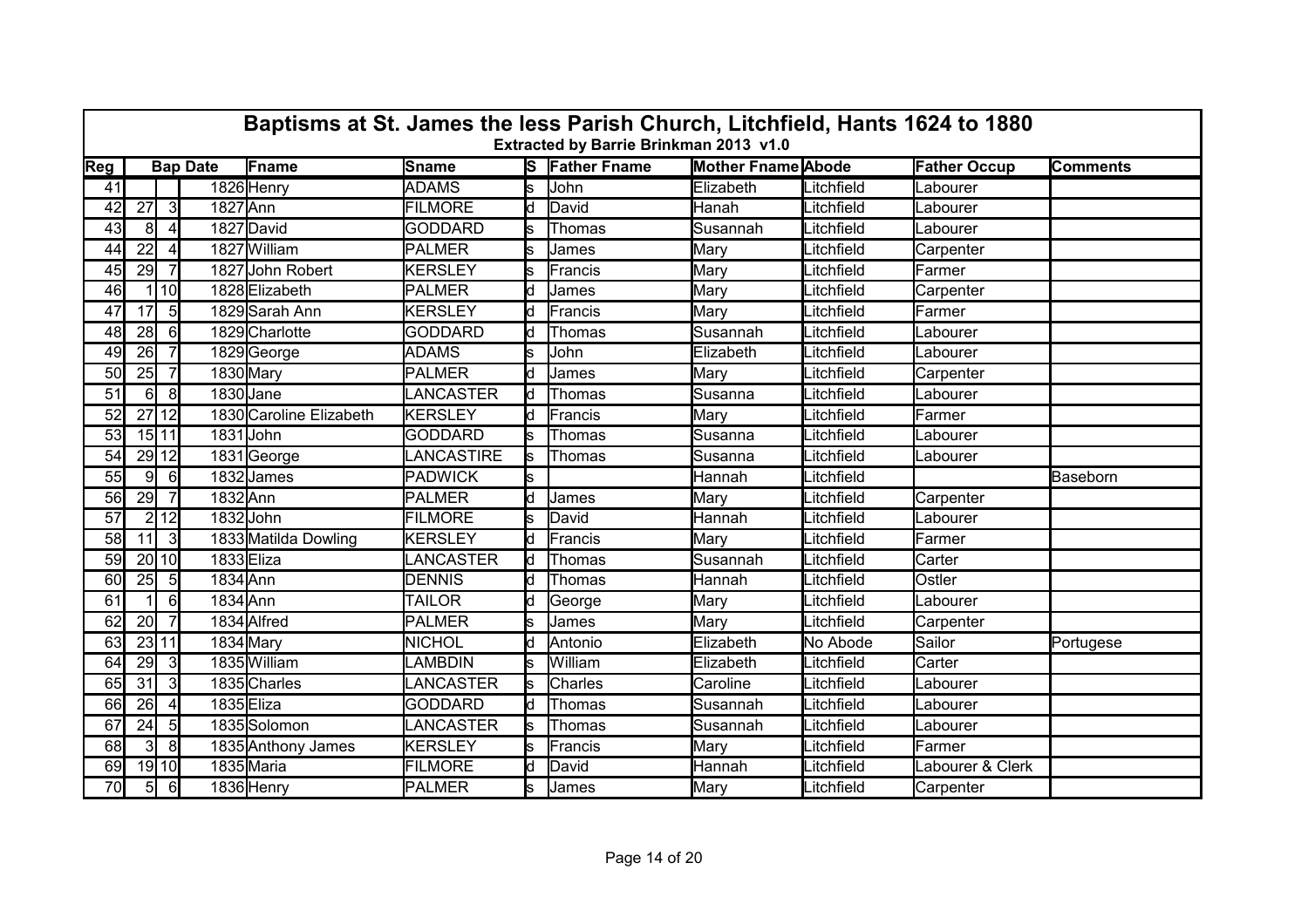|                 | Baptisms at St. James the less Parish Church, Litchfield, Hants 1624 to 1880<br>Extracted by Barrie Brinkman 2013 v1.0 |                |                 |                      |                 |     |                       |                           |                         |                     |                                    |  |  |  |  |
|-----------------|------------------------------------------------------------------------------------------------------------------------|----------------|-----------------|----------------------|-----------------|-----|-----------------------|---------------------------|-------------------------|---------------------|------------------------------------|--|--|--|--|
| Reg             |                                                                                                                        |                | <b>Bap Date</b> | Fname                | Sname           |     | <b>S</b> Father Fname | <b>Mother Fname Abode</b> |                         | <b>Father Occup</b> | <b>Comments</b>                    |  |  |  |  |
| $\overline{71}$ |                                                                                                                        | $\vert$ 1      |                 | 1837 Jesse           | LANCASTER       | ls  | Thomas                | Susannah                  | Litchfield              | Labourer            |                                    |  |  |  |  |
| 72              | 30                                                                                                                     | -1I            |                 | 1837 Henry           | LANCASTER       | ls. | <b>Charles</b>        | Caroline                  | _itchfield              | Labourer            |                                    |  |  |  |  |
| 73              | 30 <sup>l</sup>                                                                                                        |                |                 | 1837 Elizabeth       | <b>MORTIMER</b> | ld. |                       | Phoebe                    | Whitchurch              | IServant            | The birth took place<br>in a field |  |  |  |  |
| 74              |                                                                                                                        | l 10l          |                 | 1837 Mary Ann        | LAMBDIN         | ld. | William               | Elizabeth                 | .itchfield              | Carter              |                                    |  |  |  |  |
| <b>75</b>       | 61                                                                                                                     | $5 \vert$      |                 | 1838 Sarah Ann       | <b>GODDARD</b>  | ld. | Thomas                | Susannah                  | _itchfield,<br>Clapgate | Labourer            |                                    |  |  |  |  |
| 76              | $\overline{22}$                                                                                                        |                |                 | 1838 James           | LANCASTER       |     | Thomas                | Susannah                  | _itchfield              | Carter              |                                    |  |  |  |  |
| $\overline{77}$ | 19                                                                                                                     | $\overline{8}$ | 1838 John       |                      | <b>PALMER</b>   |     | James                 | Mary                      | _itchfield              | Carpenter           |                                    |  |  |  |  |
| 78              | 19                                                                                                                     | $\overline{3}$ |                 | 1839 Anna            | <b>COTES</b>    | d   | Peter                 | Caroline                  | _itchfield              | Rector              |                                    |  |  |  |  |
| 79              | 30 <sup>l</sup>                                                                                                        | 3              |                 | 1840 David           | LANCASTER       | ls  | John                  | Ann                       | _itchfield              | Labourer            |                                    |  |  |  |  |
| 80              | 13 <sup>1</sup>                                                                                                        | $\vert$        | 1840Eliza       |                      | LAMBDIN         | Id. | William               | Elizabeth                 | _itchfield              | Carter              |                                    |  |  |  |  |
| 81              |                                                                                                                        | $13$ $12$      |                 | 1840 Thomas          | <b>ANCASTER</b> |     | <b>Thomas</b>         | Susannah                  | _itchfield              | Carter              |                                    |  |  |  |  |
| 82              | 10 <sup>1</sup>                                                                                                        | 5              |                 | 1841 Emily Josephine | <b>COTES</b>    | d.  | Peter                 | Caroline                  | _itchfield              | Rector              | birth 1841                         |  |  |  |  |
| 83              | 10 <sup>1</sup>                                                                                                        | $\vert$ 1      |                 | 1842 David           | <b>FILMORE</b>  |     | David                 | Hannah                    | _itchfield              | Labourer & Clerk    |                                    |  |  |  |  |
| 84              | 29                                                                                                                     | $5 \vert$      |                 | 1842 William         | LANCASTER       |     | John                  | Ann                       | _itchfield              | Labourer            |                                    |  |  |  |  |
| 85              |                                                                                                                        | 16 10          |                 | 1842 Emily Emma      | LANCASTER       |     | Thomas                | Susannah                  | _itchfield              | Carter              |                                    |  |  |  |  |
| 86              | 10                                                                                                                     | -41            |                 | 1843 Olave           | LAMBDIN         | d   | William               | Elizabeth                 | <b>itchfield</b>        | Carter              |                                    |  |  |  |  |
| 87              | 25                                                                                                                     | $6 \mid$       | 1843 Mary       |                      | LANCASTER       | ld. | <b>Charles</b>        | Caroline                  | .itchfield,<br>Clapgate | Labourer            |                                    |  |  |  |  |
| 88              | 13                                                                                                                     | 8 <sup>1</sup> |                 | 1843 Elizabeth       | <b>GIBBS</b>    |     | Robert                | Jane                      | _itchfield              | Shepherd            |                                    |  |  |  |  |
| 89              | 18                                                                                                                     | $\overline{2}$ |                 | 1844 Hannah          | <b>GODDARD</b>  | IЧ  | Thomas                | Mary                      | _itchfield              | Labourer            |                                    |  |  |  |  |
| 90 <sub>l</sub> | 21                                                                                                                     | $\overline{4}$ |                 | 1844 Elizabeth       | LANCASTER       | Ιd  | John                  | Ann                       | _itchfield              | Labourer            |                                    |  |  |  |  |
| 91              | 12                                                                                                                     | -1 I           |                 | 1845 Harriet         | LANCASTER       | ld. | Thomas                | Susannah                  | _itchfield              | Carter              |                                    |  |  |  |  |
| 92              | 10 <sup>1</sup>                                                                                                        | -91            |                 | 1845 Mary Ann        | <b>GODDARD</b>  |     | Thomas                | Mary                      | _itchfield              | _abourer            |                                    |  |  |  |  |
| 93              |                                                                                                                        | $9$ 11         |                 | 1845 Maria           | LAMBDIN         | d   | William               | Elizabeth                 | _itchfield              | Carter              |                                    |  |  |  |  |
| 94              |                                                                                                                        | $9$ 11         |                 | 1845 Louisa          | LANCASTER       | Ιd  | John                  | Ann                       | _itchfield              | Labourer            |                                    |  |  |  |  |
| 95              | 17                                                                                                                     | $\vert$ 1      |                 | 1847 Augusta         | LANCASTER       |     | Thomas                | Susannah                  | _itchfield              | Labourer            |                                    |  |  |  |  |
| 96              | 17                                                                                                                     |                | 1847 Eli        |                      | LANCASTER       |     | Charles               | Caroline                  | _itchfield              | _abourer            |                                    |  |  |  |  |
| 97              | 24                                                                                                                     | 6              |                 | 1847 Henry Lancelot  | <b>ALLEN</b>    |     | John Collins          | Julia Louisa              | Litchfield              | <b>Clerk</b>        |                                    |  |  |  |  |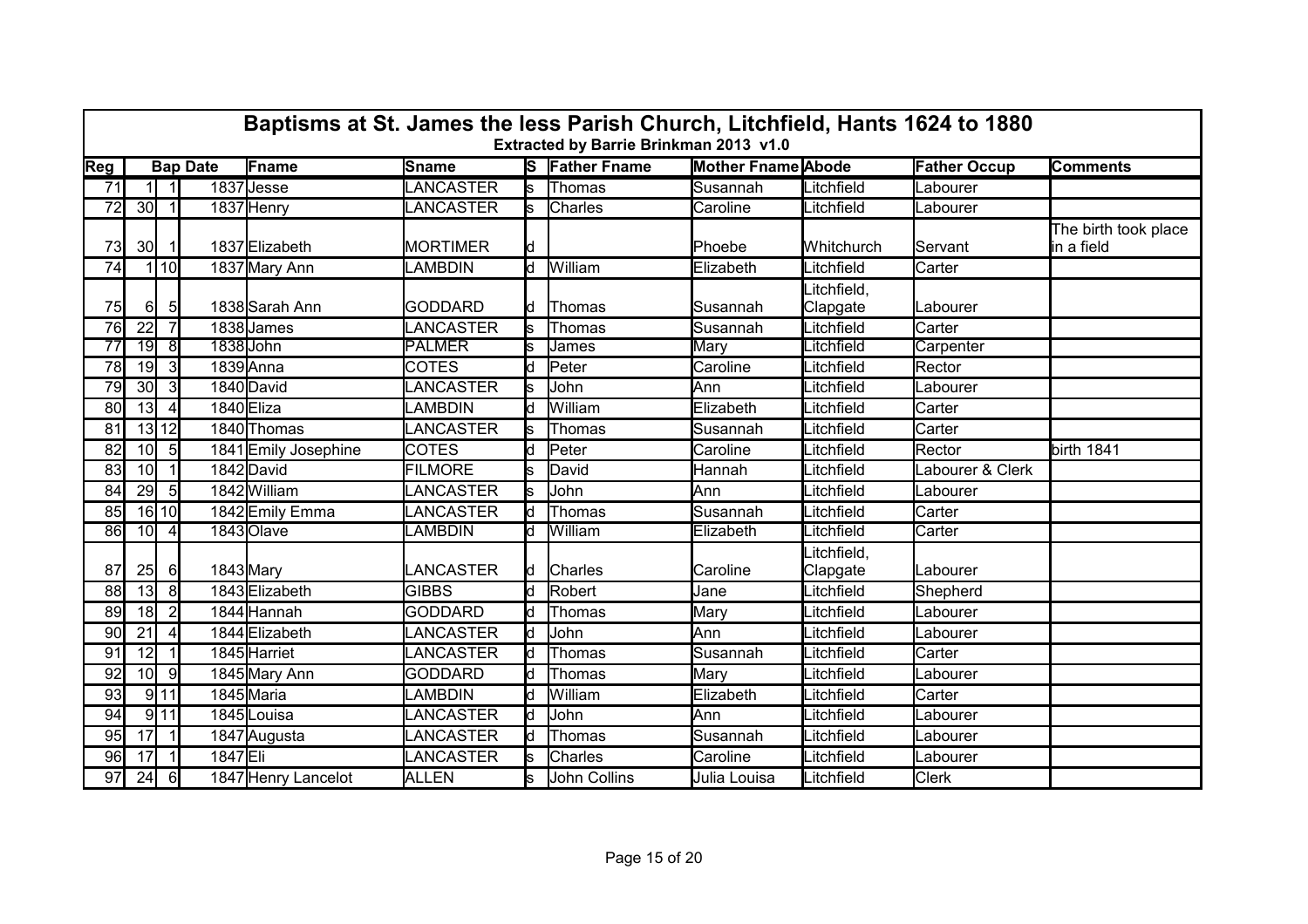|     | Baptisms at St. James the less Parish Church, Litchfield, Hants 1624 to 1880<br>Extracted by Barrie Brinkman 2013 v1.0 |                |                 |                          |                  |     |                       |                           |                   |                         |                 |  |  |  |  |
|-----|------------------------------------------------------------------------------------------------------------------------|----------------|-----------------|--------------------------|------------------|-----|-----------------------|---------------------------|-------------------|-------------------------|-----------------|--|--|--|--|
| Reg |                                                                                                                        |                | <b>Bap Date</b> | Fname                    | Sname            |     | <b>S</b> Father Fname | <b>Mother Fname Abode</b> |                   | <b>Father Occup</b>     | <b>Comments</b> |  |  |  |  |
| 98  |                                                                                                                        | $10$ 12        |                 | 1847 Mary Longman        | <b>HOOPER</b>    |     | d Thomas              | Sarah Ann                 | Dunley            | Farmer                  |                 |  |  |  |  |
| 99  | 26                                                                                                                     | 3              |                 | 1848 Harriet Elizabeth   | <b>LANCASTER</b> | Ιd  | John                  | Ann                       | Litchfield        | Labourer                |                 |  |  |  |  |
| 100 |                                                                                                                        | $15$ 10        |                 | 1848 Joanna              | <b>LAMBDIN</b>   | Iq. | William               | Elizabeth                 | Litchfield        | <b>I</b> Labourer       |                 |  |  |  |  |
| 101 |                                                                                                                        | 19 11          |                 | 1848 Edith Priscilla     | ALLEN            |     | <b>John Collins</b>   | Julia Louisa              | Litchfield        | <b>Clerk</b>            |                 |  |  |  |  |
| 102 |                                                                                                                        | $11$ 12        | 1848 Ann        |                          | <b>FILMER</b>    |     | Thomas Shrimpton      | Dinah                     | Dunley            | Labourer                |                 |  |  |  |  |
| 103 |                                                                                                                        | 24 12          |                 | 1848 Edmund              | LANCASTER        | ls. | Thomas                | Susannah                  | Litchfield        | Carter                  |                 |  |  |  |  |
| 104 | 29                                                                                                                     | 6              |                 | 1849 Laura Susanna       | <b>HOOPER</b>    | ld. | Thomas                | Sarah Ann                 | Dunley            | Farmer                  |                 |  |  |  |  |
| 105 | 5                                                                                                                      | 8 <sup>1</sup> |                 | 1849 Henry               | <b>PONTIN</b>    |     | George                | _ouisa                    | _itchfield        | Labourer                |                 |  |  |  |  |
| 106 | 6                                                                                                                      | $\overline{1}$ |                 | 1850 William             | <b>DICKETTY</b>  | Ś   | John                  | Anne                      | Dunley            | Labourer                |                 |  |  |  |  |
| 107 | 10 <sup>1</sup>                                                                                                        | $\overline{2}$ | 1850 Jane       |                          | <b>HAYES</b>     | ld. | William               | Eliza                     | Dunley            | Labourer                |                 |  |  |  |  |
| 108 | 17                                                                                                                     | $\overline{2}$ |                 | 1850 Fanny               | <b>FILMORE</b>   |     | Thomas Shrimpton      | Dinah                     | _itchfield        | Labourer                |                 |  |  |  |  |
| 109 | 14                                                                                                                     | $\overline{4}$ |                 | 1850 Walter              | LANCASTER        | s   | John                  | Ann                       | Litchfield        | Labourer                |                 |  |  |  |  |
| 110 |                                                                                                                        | 26 10          | 1850Ellen       |                          | <b>FILMORE</b>   | ld. | Thomas Shrimpton      | Dinah                     | Litchfield        | Labourer                |                 |  |  |  |  |
| 111 |                                                                                                                        | 8 12           |                 | 1850 George              | RENDALL          | S   | Charles               | Sarah                     | Litchfield        | Labourer                |                 |  |  |  |  |
| 112 | 31 12                                                                                                                  |                |                 | 1850 Phoebe Anne         | <b>ALLEN</b>     | ld. | John                  | Julia Louisa              | Litchfield        | <b>Clerk</b>            |                 |  |  |  |  |
| 113 | 12                                                                                                                     | $\overline{2}$ |                 | 1851 Thomas              | <b>HOOPER</b>    |     | Thomas                | Sarah Anne                | Dunley            | Farmer                  |                 |  |  |  |  |
| 114 | 18                                                                                                                     | $\overline{4}$ |                 | 1851 William Chamberlain | FREEMANTLE       | ls  | George                | Anne Dalcibella Sydmonton |                   | Farmer                  |                 |  |  |  |  |
| 115 | 20                                                                                                                     | $\overline{7}$ | 1851Ellen       |                          | LANCASTER        | ld. | Charles               | Caroline                  | Litchfield        | Labourer                |                 |  |  |  |  |
| 116 |                                                                                                                        | 19 10          |                 | 1851 Gilbert John        | LANCASTER        |     | Thomas                | Susannah                  | Litchfield        | Carter                  |                 |  |  |  |  |
| 117 | 29                                                                                                                     | $6 \mid$       |                 | 1852 Clara Louisa        | <b>HOOPER</b>    | d   | Thomas                | Sarah Anne                | Dunley            | Farmer                  |                 |  |  |  |  |
| 118 | 11                                                                                                                     | $\overline{7}$ |                 | 1852Sarah                | <b>STRATTON</b>  | ld. | John                  | Mary                      | Litchfield        | Farmer                  |                 |  |  |  |  |
| 119 | 22                                                                                                                     | 8              |                 | 1852 James               | <b>MORTIMER</b>  | ls. | William               | Anne                      | Litchfield        | Labourer                |                 |  |  |  |  |
| 120 | 29                                                                                                                     | 8              |                 | 1852 Gertrude Tryphena   | <b>COLLINS</b>   | ld. | John                  | Julia Louisa              | Litchfield        | Clerk in Holy<br>Orders |                 |  |  |  |  |
| 121 | 20 <sub>l</sub>                                                                                                        | 3 <sup>l</sup> |                 | 1853Solomon              | <b>GIBBS</b>     | S   | Solomon               | Charlotte                 | Litchfield        | Shepherd                |                 |  |  |  |  |
| 122 | 18                                                                                                                     | 8              |                 | 1853 Margaret            | <b>STRATTON</b>  | ld  | John                  | Mary                      | <b>Great Farm</b> | Farmer                  |                 |  |  |  |  |
| 123 | 25                                                                                                                     | 8              |                 | 1853 Mark Francis        | <b>FILMORE</b>   |     | Thomas Shrimpton      | Dinah                     | Down Farm         | Woodman                 |                 |  |  |  |  |
| 124 |                                                                                                                        | 25 12          |                 | 1853 William             | <b>BISHOP</b>    |     | George                | Mary Ann                  | <b>Bradley</b>    | Labourer                |                 |  |  |  |  |
| 125 |                                                                                                                        | 30 12          |                 | 1853 Emily Laura         | <b>HOOPER</b>    | ld. | Thomas                | Sarah Anne                | Dunley            | Farmer                  |                 |  |  |  |  |
| 126 | 30                                                                                                                     | $\overline{4}$ |                 | 1854 Sarah               | <b>DICKETY</b>   | ld. | Charles               | Mary                      | Down Farm         | Labourer                |                 |  |  |  |  |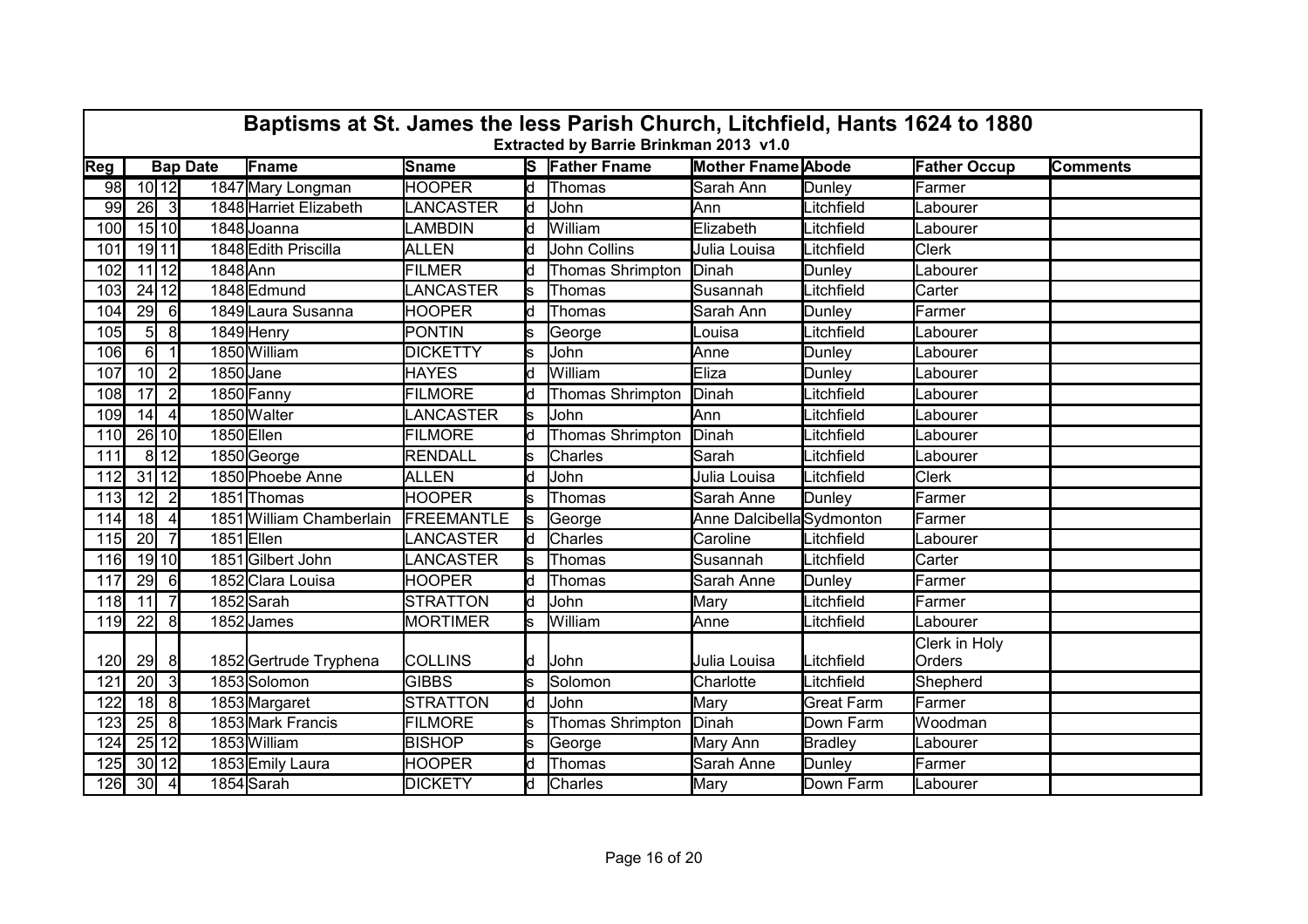|     | Baptisms at St. James the less Parish Church, Litchfield, Hants 1624 to 1880<br>Extracted by Barrie Brinkman 2013 v1.0 |                |                 |                        |                 |     |                       |                           |                |                     |                 |  |  |  |
|-----|------------------------------------------------------------------------------------------------------------------------|----------------|-----------------|------------------------|-----------------|-----|-----------------------|---------------------------|----------------|---------------------|-----------------|--|--|--|
| Reg |                                                                                                                        |                | <b>Bap Date</b> | Fname                  | Sname           |     | <b>S</b> Father Fname | <b>Mother Fname Abode</b> |                | <b>Father Occup</b> | <b>Comments</b> |  |  |  |
| 127 |                                                                                                                        | $9 \mid 7$     |                 | 1854 George            | <b>EASTMAN</b>  | ls. | <b>Charles</b>        | <b>Eliza</b>              | Down Farm      | Labourer            |                 |  |  |  |
| 128 | 11                                                                                                                     | 3              | 1855 Eliza      |                        | <b>HARRISON</b> | ld  | George                | Jane                      | _itchfield     | Labourer            |                 |  |  |  |
| 129 | 25                                                                                                                     | 3              |                 | 1855 Mary Ann          | <b>MORTIMER</b> | ld. | William               | Ann                       | Litchfield     | Labourer            | death 1855      |  |  |  |
| 130 | 20 <sup>1</sup>                                                                                                        | 5 <sub>l</sub> |                 | 1855 Eliza Ann         | <b>GODDARD</b>  | ld  | David                 | Jane                      | ast Woodhay    | Shepherd            |                 |  |  |  |
| 131 |                                                                                                                        | 20 11          | 1855JJohn       |                        | <b>HOOPER</b>   |     | Thomas                | Sarah Anne                | Dunley         | Farmer              |                 |  |  |  |
| 132 | $\overline{2}$                                                                                                         | $\overline{2}$ |                 | 1856 Alfred            | <b>EASTMAN</b>  | ls  | Charles               | Eliza                     | Down Farm      | Labourer            |                 |  |  |  |
| 133 |                                                                                                                        | $6 \mid$       |                 | 1856 James             | <b>COOK</b>     |     | George                | Charlotte                 | Dunley         | _abourer            |                 |  |  |  |
| 134 |                                                                                                                        | $12$ 10        |                 | 1856 Elizabeth         | LANCASTER       | Ιd  | George                | Mary Ann                  | Down Farm      | Carter              |                 |  |  |  |
| 135 |                                                                                                                        | 12             |                 | 1856 George John       | <b>GODDARD</b>  | s.  | David                 | Jane                      | Clapgate       | Shepherd            |                 |  |  |  |
| 136 |                                                                                                                        | 25 12          |                 | 1856 Priscilla Maria   | <b>FILMORE</b>  | ld. | John                  | Ann                       | Litchfield     | Woodman             |                 |  |  |  |
| 137 |                                                                                                                        | 25 12          |                 | 1856 Isabella          | <b>HARTRUP</b>  | ld. | Thomas                | Esther                    | Hare-Warren    | Gamekeeper          |                 |  |  |  |
| 138 | $6 \mid$                                                                                                               | $\overline{2}$ |                 | 1857 Sarah Anne        | <b>HOOPER</b>   |     | Thomas                | Sarah Anne                | Dunley         | lFarmer             |                 |  |  |  |
| 139 | 8 <sup>1</sup>                                                                                                         | 3              |                 | 1857 Sarah             | <b>HARRISON</b> | ld. | George                | Jane                      | _itchfield     | _abourer            |                 |  |  |  |
| 140 |                                                                                                                        | 17 10          |                 | 1858Rhoda Ann          | LANCASTER       | ld. | George                | Mary Ann                  | Down Farm      | Carter              |                 |  |  |  |
| 141 |                                                                                                                        | 8 11           |                 | 1858 William Frederick | <b>HOOPER</b>   |     | Thomas                | Sarah Anne                | Dunley         | <b>Farmer</b>       |                 |  |  |  |
| 142 | 21                                                                                                                     |                | 1859 Mary       |                        | <b>HARTRUP</b>  |     | Thomas                | Esther                    | Hare-Warren    | Gamekeeper          |                 |  |  |  |
| 143 | 23                                                                                                                     |                |                 | 1859 Alice Jane        | <b>FILMORE</b>  | d   | John                  | Ann                       | Litchfield     | Woodman             |                 |  |  |  |
| 144 | 11                                                                                                                     | $\overline{3}$ |                 | 1859 Charles           | <b>DICKETY</b>  |     | Charles               | Mary                      | Down Farm      | Labourer            | birth 1855      |  |  |  |
| 145 | 11                                                                                                                     | $\overline{3}$ | 1859Ellen       |                        | <b>DICKETY</b>  | d   | <b>Charles</b>        | Mary                      | Down Farm      | _abourer            | birth 1856      |  |  |  |
| 146 | 11                                                                                                                     | $\overline{3}$ | 1859 John       |                        | <b>DICKETY</b>  |     | <b>Charles</b>        | Mary                      | Down Farm      | Labourer            | birth 1859      |  |  |  |
| 147 | 10 <sup>1</sup>                                                                                                        | $\overline{4}$ | 1859John        |                        | <b>NICKLESS</b> | s   | <b>Charles</b>        | Sophia                    | <b>Bradley</b> | Shepherd            |                 |  |  |  |
| 148 | 10 <sup>1</sup>                                                                                                        | $\overline{4}$ |                 | 1859 Thomas            | <b>COOK</b>     |     | George                | Charlotte                 | _itchfield     | Labourer            |                 |  |  |  |
| 149 | 10 <sup>1</sup>                                                                                                        | $\vert$        |                 | 1859 Joseph Henry      | <b>GODDARD</b>  | ls  | David                 | Jane                      | Clapgate       | Shepherd            |                 |  |  |  |
| 150 | 31                                                                                                                     | 71             |                 | 1859 Mary Ann          | <b>STEVENS</b>  | d   | David                 | Elizabeth                 | Camden Town    | Labourer            | birth 1856      |  |  |  |
| 151 | 27                                                                                                                     | 81             |                 | 1860 Walter Spencer    | <b>HOOPER</b>   |     | Thomas                | Sarah Anne                | Dunley         | Farmer              |                 |  |  |  |
| 152 |                                                                                                                        | $11$ 11        |                 | 1860 Sarah Jane        | LANCASTER       | d   | Thomas                | Elizabeth                 | Down Farm      | Labourer            |                 |  |  |  |
| 153 | 24                                                                                                                     | $\overline{2}$ |                 | 1861 David             | <b>FILMORE</b>  | S   | John                  | Ann                       | _itchfield     | Woodman             |                 |  |  |  |
| 154 | 14                                                                                                                     | 71             |                 | 1861 Charles           | LANCASTER       |     | George                | Mary Ann                  | Down Farm      | Carter              |                 |  |  |  |
| 155 | 21                                                                                                                     | 71             |                 | 1861 Albert            | <b>ADAMS</b>    |     | George                | Adelaide                  | Dunley         | _abourer            |                 |  |  |  |
| 156 | $\overline{4}$                                                                                                         | 8 <sup>1</sup> |                 | 1861Louisa             | <b>HARRISON</b> | d   | George                | Jane                      | Litchfield     | Labourer            |                 |  |  |  |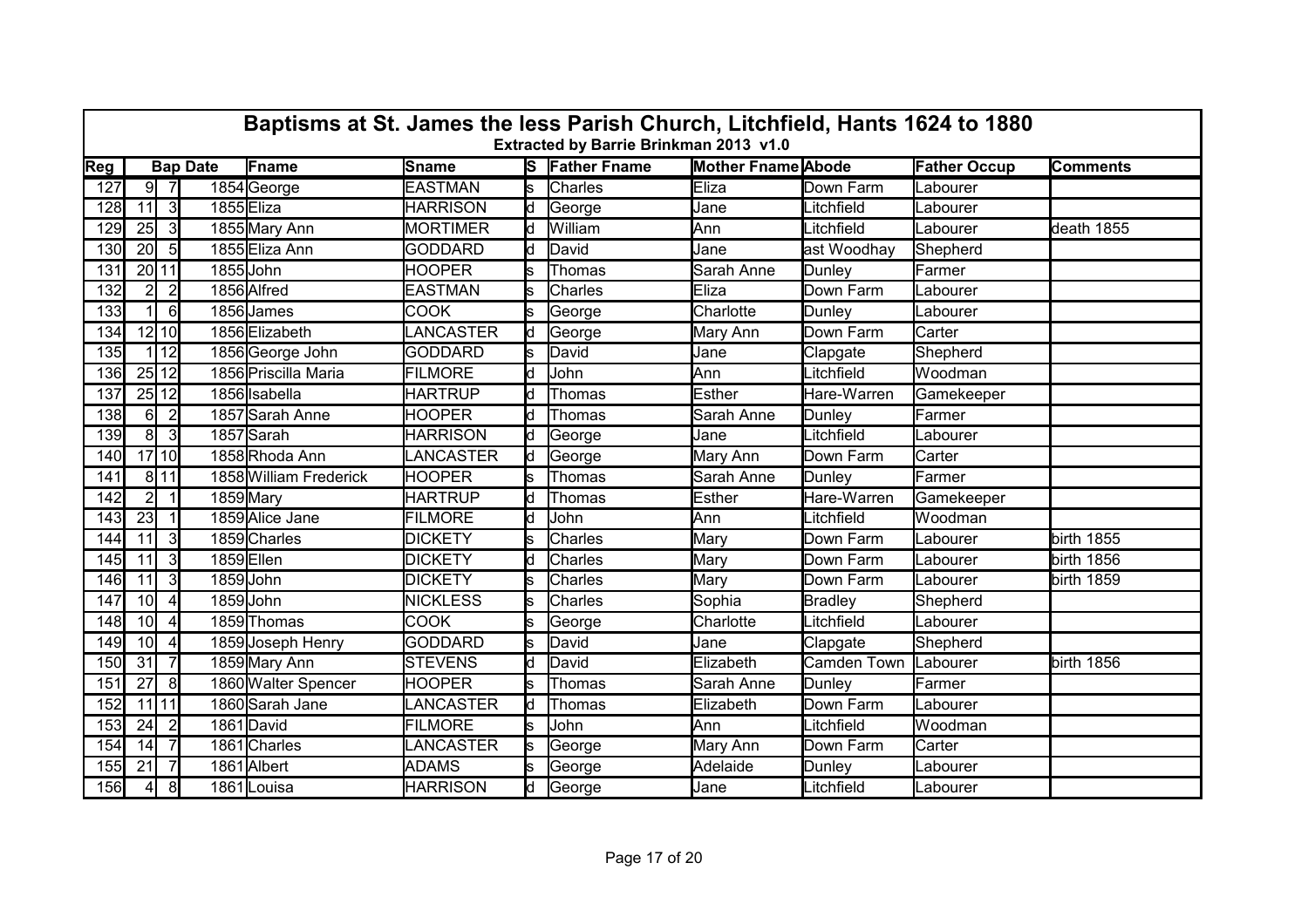|            | Baptisms at St. James the less Parish Church, Litchfield, Hants 1624 to 1880<br>Extracted by Barrie Brinkman 2013 v1.0 |                |                 |                       |                   |     |                       |                           |                       |                     |                 |  |  |  |  |
|------------|------------------------------------------------------------------------------------------------------------------------|----------------|-----------------|-----------------------|-------------------|-----|-----------------------|---------------------------|-----------------------|---------------------|-----------------|--|--|--|--|
| <b>Reg</b> |                                                                                                                        |                | <b>Bap Date</b> | Fname                 | Sname             |     | <b>S</b> Father Fname | <b>Mother Fname Abode</b> |                       | <b>Father Occup</b> | <b>Comments</b> |  |  |  |  |
| 157        |                                                                                                                        | 25 12          |                 | 1861 Charles          | <b>GODDARD</b>    | ls  | David                 | Jane                      | Clapgate              | Shepherd            |                 |  |  |  |  |
| 158        |                                                                                                                        | 29 12          |                 | 1861Emma              | <b>DICKETY</b>    | ld. | Charles               | Mary                      | Down Farm             | Labourer            |                 |  |  |  |  |
| 159        |                                                                                                                        | $12$ 10        |                 | 1862 Frederic         | <b>FILMORE</b>    |     | Thomas Shrimpton      | Dinah                     | Litchfield            | Woodman             |                 |  |  |  |  |
| 160        |                                                                                                                        | 30 10          |                 | 1862 Thomas           | <b>GASSON</b>     | s   | David                 | Mary Ann                  | Hare-Warren           | Gamekeeper          |                 |  |  |  |  |
| 161        |                                                                                                                        | 23 11          |                 | 1862 Marian Augusta   | <b>LANCASTER</b>  | Ιd  | Thomas                | Elizabeth                 | Down Farm             | Labourer            |                 |  |  |  |  |
| 162        | 29                                                                                                                     | $\mathbf{3}$   |                 | 1863 Edward           | <b>ADAMS</b>      | lS. | George                | Adelaide                  | Meadow CottagLabourer |                     |                 |  |  |  |  |
| 163        | $\overline{3}$                                                                                                         | 5              |                 | 1863 Sidney           | <b>FILMORE</b>    | s   | John                  | Ann                       | Litchfield            | Woodman             |                 |  |  |  |  |
| 164        | 20                                                                                                                     | -91            |                 | 1863 Beatrice Alice   | LANCASTER         | ld. | George                | Mary Ann                  | Down Farm             | Carter              |                 |  |  |  |  |
| 165        |                                                                                                                        | $11$ 10        |                 | 1863 Charles          | <b>HARRISON</b>   | ls. | George                | Jane                      | Litchfield            | Labourer            |                 |  |  |  |  |
| 166        |                                                                                                                        | $9$ 10         | 1864 Eliza      |                       | <b>DICKETY</b>    | ld  | Charles               | Mary                      | Down Farm             | Labourer            |                 |  |  |  |  |
| 167        |                                                                                                                        | 18 12          |                 | 1864 Elizabeth Ann    | <b>GASSON</b>     | ld. | David                 | Mary Ann                  | Hare-Warren           | Gamekeeper          |                 |  |  |  |  |
| 168        | 12                                                                                                                     | $\mathbf{3}$   |                 | 1865 Louisa           | <b>ADAMS</b>      | ld. | George                | Adelaide                  | Hare-Warren           | Labourer            |                 |  |  |  |  |
| 169        | 26                                                                                                                     | $\mathbf{3}$   |                 | 1865 Thomas Shrimpton | <b>FILMORE</b>    | S   | Thomas                | Dinah                     | Litchfield            | <b>Woodman</b>      |                 |  |  |  |  |
| 170        | $\overline{7}$                                                                                                         | $\overline{4}$ |                 | 1865 Sarah            | SMITH             | ld  | David                 | Sarah                     | <b>Bell's Cottage</b> | Gardner             |                 |  |  |  |  |
| 171        | 23                                                                                                                     | -91            |                 | 1866 Mary Anne        | <b>ALEXANDER</b>  | ld. | Thomas                | Jane                      | Clapgate              | Shepherd            |                 |  |  |  |  |
| 172        |                                                                                                                        | 23 12          |                 | 1866 Thomas           | LANCASTER         | s   | George                | Mary Anne                 | <b>Gown Farm</b>      | Labourer            |                 |  |  |  |  |
| 173        | $\overline{\mathbf{3}}$                                                                                                | $\overline{2}$ |                 | 1867 George           | <b>STOCKWELL</b>  | s   | Henry                 | Eliza                     | Dunley                | Groom               |                 |  |  |  |  |
| 174        | 3                                                                                                                      | 3              |                 | 1867 James            | <b>GASSON</b>     | s   | David                 | Mary Anne                 | Hare-Warren           | Gamekeeper          |                 |  |  |  |  |
| 175        | $\overline{7}$                                                                                                         | $\vert$        |                 | 1867 William          | LANCASTER         | ls  |                       | Louisa                    | Litchfield            |                     | Baseborn        |  |  |  |  |
| 176        | 21                                                                                                                     | $\overline{4}$ |                 | 1867 William          | <b>ADAMS</b>      | ls. | George                | Adelaide                  | Litchfield            | Labourer            |                 |  |  |  |  |
| 177        | $\overline{2}$                                                                                                         | 6              |                 | 1867 Elizabeth Jane   | <b>MATTHEWS</b>   | Ιd  | George                | Dinah                     | Dunley                | Labourer            |                 |  |  |  |  |
| 178        | 14                                                                                                                     | 9              | 1867 Joe        |                       | <b>DICKETY</b>    | s   | <b>Charles</b>        | Mary                      | Down Farm             | Labourer            |                 |  |  |  |  |
|            |                                                                                                                        |                |                 |                       |                   |     |                       |                           | The $222$             |                     |                 |  |  |  |  |
| 179        | 15                                                                                                                     | 3              |                 | 1868 Hugh Ralph       | <b>CHRISTIE</b>   |     | William John          | Ellen Caroline            | Whitchurch            | Late Capt           |                 |  |  |  |  |
| 180        | 17                                                                                                                     | $5 \vert$      |                 | 1868 Alice Mary       | <b>ANCASTER</b>   | ld  | George                | Mary Ellen                | Down Farm             | Labourer            |                 |  |  |  |  |
|            |                                                                                                                        |                |                 |                       |                   |     |                       |                           | Kingston upon         |                     |                 |  |  |  |  |
| 181        | 20 <sup>1</sup>                                                                                                        | -9             |                 | 1868 Frederick George | <b>JONES</b>      | ls  | Frederick             | Rosanna Louis Thames      |                       | Baker               |                 |  |  |  |  |
| 182        |                                                                                                                        | 7 10           | 1868 John       |                       | <b>EASSON</b>     | s   | David                 | Mary Anne                 | Hare-Warren           | Gamekeeper          |                 |  |  |  |  |
| 183        |                                                                                                                        | 29 11          |                 | 1868 Sarah Ann        | <b>RICHARDSON</b> | ld  | William               | Sarah                     | <b>Bradley</b>        | _abourer            |                 |  |  |  |  |
| 184        |                                                                                                                        | 25 12          |                 | 1868 Elizabeth        | <b>ADAMS</b>      | ld  | George                | Adelaide                  | Litchfield            | Labourer            |                 |  |  |  |  |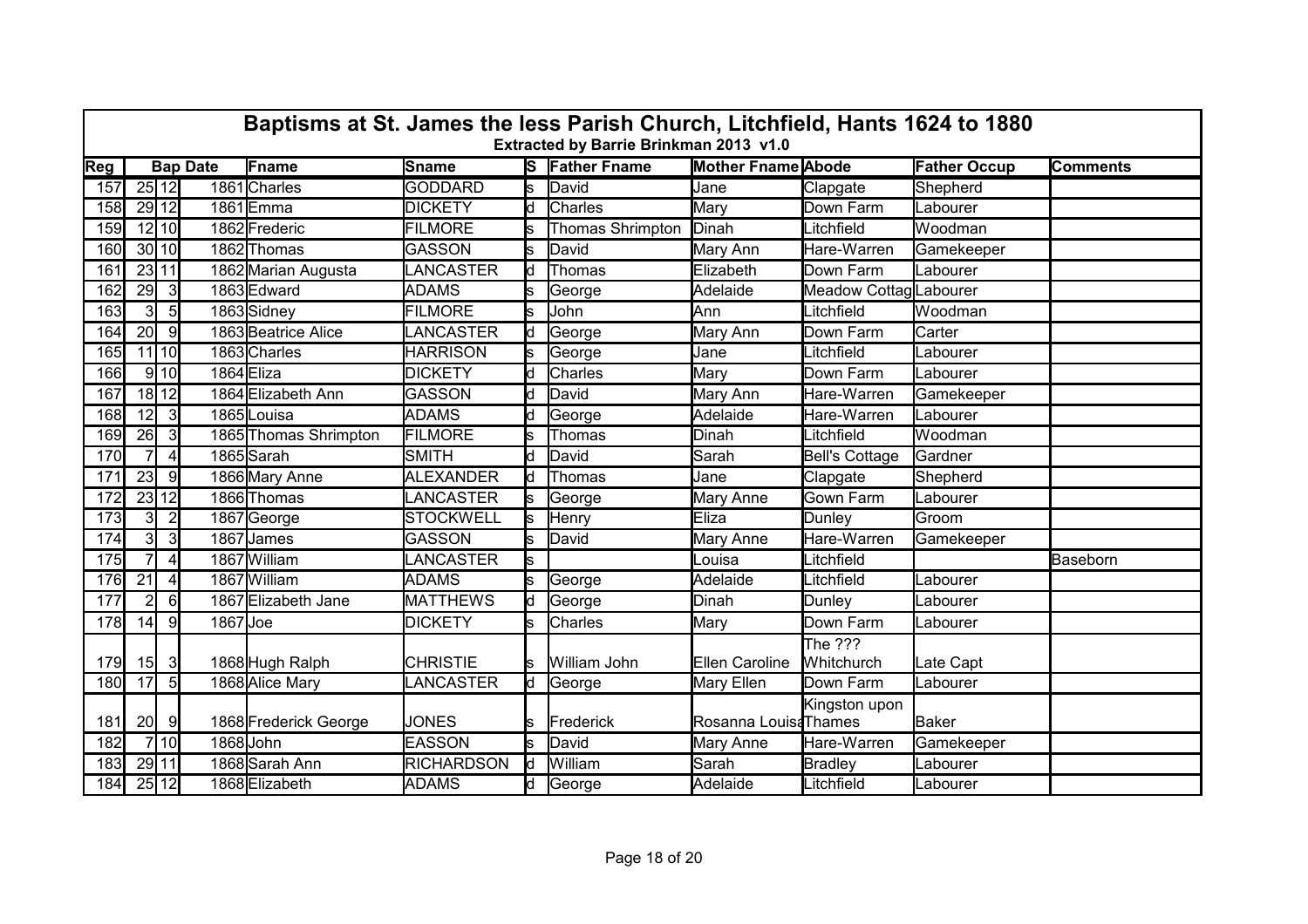|            | Baptisms at St. James the less Parish Church, Litchfield, Hants 1624 to 1880<br>Extracted by Barrie Brinkman 2013 v1.0 |                |                 |                     |                   |                         |                       |                           |                                  |                     |                             |  |  |  |  |
|------------|------------------------------------------------------------------------------------------------------------------------|----------------|-----------------|---------------------|-------------------|-------------------------|-----------------------|---------------------------|----------------------------------|---------------------|-----------------------------|--|--|--|--|
| Reg        |                                                                                                                        |                | <b>Bap Date</b> | Fname               | <b>Sname</b>      |                         | <b>S</b> Father Fname | <b>Mother Fname Abode</b> |                                  | <b>Father Occup</b> | <b>Comments</b>             |  |  |  |  |
| 185        | $28$ 3                                                                                                                 |                |                 | 1869 Sarah Jane     | <b>BAVERSTOCK</b> | $\overline{\mathsf{d}}$ | Charles               | Mary Ann                  | Dunley                           | Carter              |                             |  |  |  |  |
| 186        | 16                                                                                                                     | 5              |                 | 1869Lepel Julia     | <b>PEARSE</b>     | ld.                     | <b>Henry Thornton</b> | Mary Louisa SoLitchfield  |                                  | Rector              |                             |  |  |  |  |
| 187        | 15                                                                                                                     | 8              |                 | 1869 Albert         | <b>HARRISON</b>   |                         | George                | Jane                      | Litchfield                       | Labourer            |                             |  |  |  |  |
| 188        | 29                                                                                                                     | 8              |                 | 1869 William        | <b>RUMBOLD</b>    | ls                      | Henry                 | Elizabeth                 | Dunley                           | Groom               |                             |  |  |  |  |
| 189        | $\overline{3}$                                                                                                         | 7              |                 | 1870 Frank George   | POWELL            |                         | William               | Jane                      | Litchfield                       | Labourer            |                             |  |  |  |  |
| 191        | 12                                                                                                                     | 3              |                 | 1871 Maria          | <b>ADAMS</b>      | ld.                     | George                | Adelaide                  | Litchfield                       | Labourer            | 190 deleted                 |  |  |  |  |
| 192        | 9                                                                                                                      | $\overline{7}$ |                 | 1871George          | LANCASTER         |                         | George                | Mary Ann                  | Down Farm                        | Carter              |                             |  |  |  |  |
| <b>193</b> |                                                                                                                        | 31110          |                 | 1871 Evelyn Alice   | <b>PEARCE</b>     | ld.                     | <b>Henry Thornton</b> | Mary Louisa SoLitchfield  |                                  | Rector              |                             |  |  |  |  |
| 194        | 31 12                                                                                                                  |                |                 | 1871 Mary Alice     | <b>BAVERSTOCK</b> | ld                      | Charles               | Mary Ann                  | <b>Bradley</b>                   | Labourer            |                             |  |  |  |  |
| 195        | 7                                                                                                                      | 4              |                 | 1872Emma            | <b>JONES</b>      | ld.                     | Frederick             | Rosa Louisa               | Grreat<br>Berkhampstea           | Baker               |                             |  |  |  |  |
| 196        | 2                                                                                                                      | $\overline{2}$ |                 | 1873 Fanny          | POWELL            | Ιd                      | William               | Jane                      | _itchfield                       | Labourer            |                             |  |  |  |  |
| 197        | 29                                                                                                                     | 6              |                 | 1873 Winifred Susan | <b>HEBERDEN</b>   | ld.                     | <b>Henry Butler</b>   | Mary                      | _itchfield                       | Rector              |                             |  |  |  |  |
| 198        |                                                                                                                        | 23 11          |                 | 1873 Emily Louisa   | LANCASTER         | ld.                     | George                | Mary Ann                  | _itchfield                       | Carter              |                             |  |  |  |  |
| 199        | 15                                                                                                                     | 3              |                 | 1874 Sarah Jane     | <b>COOPER</b>     | ld.                     | Isaac                 | Jane                      | Dunley                           | Labourer            |                             |  |  |  |  |
| 200        | 15                                                                                                                     | $\overline{3}$ |                 | 1874 Elizabeth Ann  | PALMER            |                         | John                  | Mary                      | Dunley                           | Woodman             |                             |  |  |  |  |
| 201        | 21                                                                                                                     | $6 \mid$       |                 | 1874 George         | <b>BROWN</b>      |                         | Henry                 | Jane                      | Dunley                           | _abourer            |                             |  |  |  |  |
| 202        | 19                                                                                                                     | $\overline{7}$ |                 | 1874 Fanny Louisa   | <b>OLIVER</b>     | ld.                     | John                  | Jane                      | _itchfield                       | Labourer            |                             |  |  |  |  |
| 203        | 30 <sup>l</sup>                                                                                                        | 8              |                 | 1874 Henry Herbert  | <b>GRANDFIELD</b> | ls                      | Henry                 | Ann                       | _itchfield                       | Gardner             |                             |  |  |  |  |
| 204        | $6 \mid$                                                                                                               | 9              |                 | 1874 William John   | PAUL              | ls                      | William               | Jane                      | itchfield                        | Labourer            |                             |  |  |  |  |
| 205        | 19                                                                                                                     | 9              |                 | 1874 George Herbert | <b>HOLLOWAY</b>   | ls                      | Charles               | Mary                      | Hare-Warren                      | Woodman             |                             |  |  |  |  |
| 206        | 28                                                                                                                     | $\overline{2}$ |                 | 1875 Nora Frances   | <b>HEBERDEN</b>   | ld.                     | Henry Butler          | Mary                      | _itchfield                       | Rector              |                             |  |  |  |  |
| 207        | 28                                                                                                                     | 3I             |                 | 1875 Mary Ann       | LANCASTER         | ld.                     | George                | Mary Ann                  | _itchfield                       | Carter              |                             |  |  |  |  |
| 208        | 41                                                                                                                     | 41             |                 | 1875 Elizabeth Ann  | <b>HUTCHENCE</b>  | ld.                     | Harry                 | Mary                      | <b>Stoke</b>                     | Labourer            | in parish St Mary<br>Bourne |  |  |  |  |
| 209        | 27                                                                                                                     | $6 \mid$       |                 | 1875 William James  | <b>RUMBOLD</b>    | ls                      | Henry                 | Mary Ann                  | _ower Woodcot <sup>l</sup> Groom |                     |                             |  |  |  |  |
| 210        | $6 \mid$                                                                                                               | $\overline{2}$ |                 | 1876 Francis Newton | <b>COLE</b>       | S                       | Jacob                 | Maria                     | Whitchurch                       | Woodman             | Baptised as an adult        |  |  |  |  |
| 211        | 25                                                                                                                     | 31             |                 | 1876 Frederick      | GASSON            | s                       | David                 | Mary Anne                 | Hare-Warren                      | Gamekeeper          |                             |  |  |  |  |
| 212        | 26                                                                                                                     | 3 <sup>l</sup> |                 | 1876 Edward         | <b>DREWETT</b>    | ls.                     |                       | Jane                      | Litchfield                       |                     |                             |  |  |  |  |